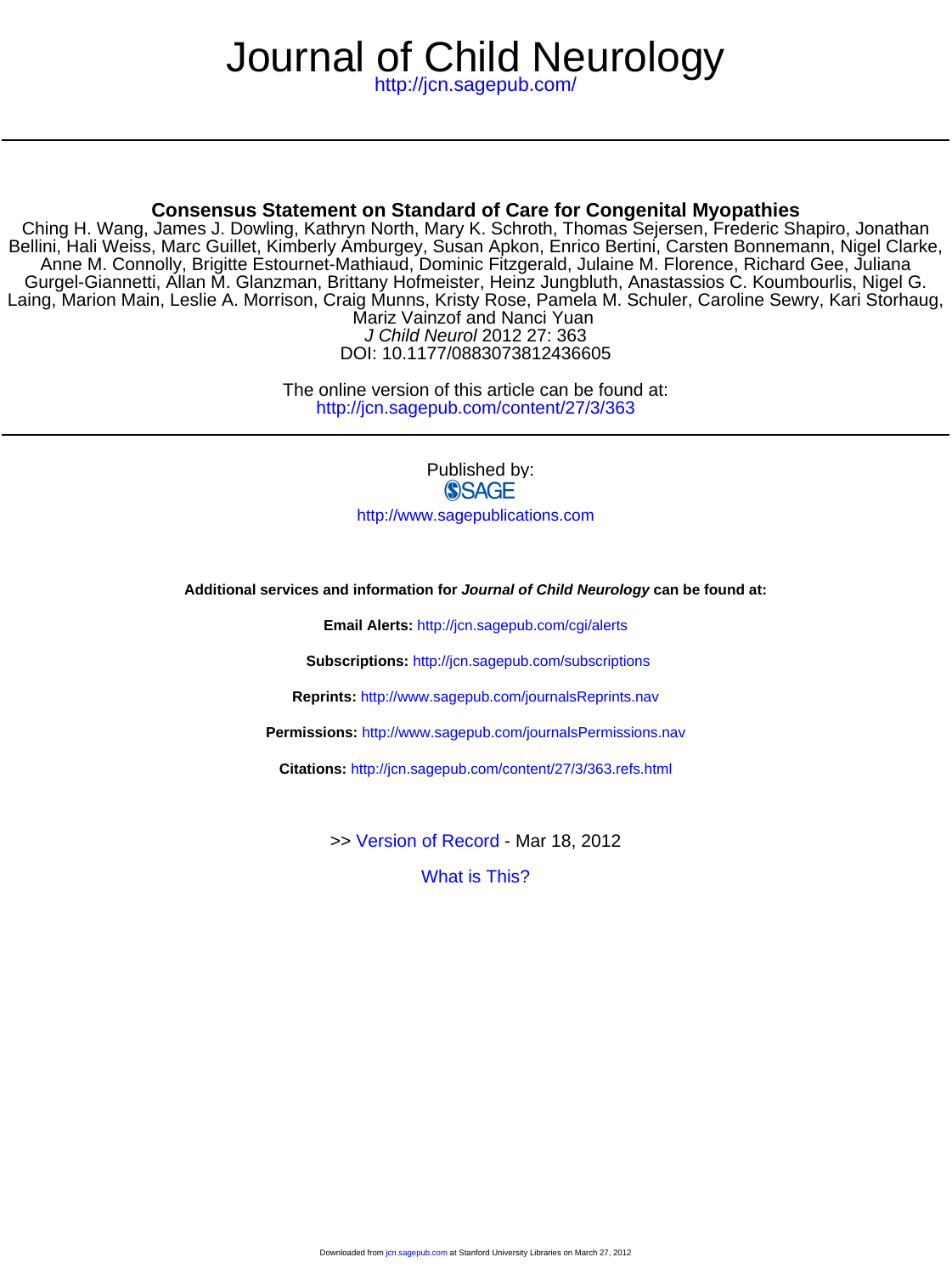# Consensus Statement on Standard of Care for Congenital Myopathies

Journal of Child Neurology 27(3) 363-382 © The Author(s) 2012 Reprints and permission: sagepub.com/journalsPermissions.nav DOI: 10.1177/0883073812436605 http://jcn.sagepub.com **SSAGE** 

Ching H. Wang, MD, PhD<sup>1</sup>, James J. Dowling, MD, PhD<sup>2</sup>, Kathryn North, MD, FRACP<sup>3</sup>, Mary K. Schroth, MD<sup>4</sup>, Thomas Sejersen, MD, PhD $^5$ , Frederic Shapiro, MD $^6$ , Jonathan Bellini, BS $^{\mathsf{l}}$ , Hali Weiss, MD<sup>1</sup>, Marc Guillet, PT<sup>7</sup>, Kimberly Amburgey, MS<sup>2</sup>, Susan Apkon, MD<sup>8</sup>, Enrico Bertini, MD<sup>9</sup>, Carsten Bonnemann, MD<sup>10</sup>, Nigel Clarke, FRACP, PhD<sup>3</sup>, Anne M. Connolly, MD<sup>11</sup>, Brigitte Estournet-Mathiaud, MD<sup>12</sup>, Dominic Fitzgerald, MD<sup>3</sup>, Julaine M. Florence, DPT<sup>II</sup>, Richard Gee, PT, MS<sup>T</sup>, Juliana Gurgel-Giannetti, MD, PhD<sup>13</sup>, Allan M. Glanzman, PT, DPT, PCS<sup>14</sup>, Brittany Hofmeister, RD<sup>I</sup>, Heinz Jungbluth, MD<sup>15</sup>, Anastassios C. Koumbourlis, MD, MPH<sup>16</sup>, Nigel G. Laing, PhD<sup>17</sup>, Marion Main, MA, MCSP<sup>18</sup>, Leslie A. Morrison, MD<sup>19</sup>, Craig Munns, MD<sup>3</sup>, Kristy Rose, PT<sup>3</sup>, Pamela M. Schuler, MD<sup>20</sup>, Caroline Sewry, PhD<sup>18</sup>, Kari Storhaug, DDS, PhD<sup>21</sup>, Mariz Vainzof, PhD<sup>22</sup>, and Nanci Yuan, MD<sup>1</sup>

#### Abstract

Recent progress in scientific research has facilitated accurate genetic and neuropathological diagnosis of congenital myopathies. However, given their relatively low incidence, congenital myopathies remain unfamiliar to the majority of care providers, and the levels of patient care are extremely variable. This consensus statement aims to provide care guidelines for congenital myopathies. The International Standard of Care Committee for Congenital Myopathies worked through frequent e-mail correspondences,

#### Corresponding Author:

Ching H. Wang, MD, PhD, Department of Neurology and Neurological Sciences, Division of Child Neurology, Stanford University Medical Center, 750 Welch Road, Suite 317, Palo Alto, CA 94304

Email: ching.wang11@gmail.com

<sup>&</sup>lt;sup>1</sup> Stanford University School of Medicine, Stanford, CA, USA

 $2$  University of Michigan, Ann Arbor, MI, USA

<sup>&</sup>lt;sup>3</sup> University of Sydney, Westmead, Australia

 $^4$ University of Wisconsin School of Medicine and Public Health, Madison, WI, USA

<sup>&</sup>lt;sup>5</sup> Karolinska Institute, Stockholm, Sweden

<sup>6</sup> Harvard School of Medicine, Boston, MA, USA

<sup>&</sup>lt;sup>7</sup> A Foundation Building Strength, Palo Alto, CA, USA

<sup>&</sup>lt;sup>8</sup> Seattle Children's Hospital, Seattle, WA, USA

<sup>&</sup>lt;sup>9</sup> Bambino Gesu' Children's Research Hospital, Rome, Italy

<sup>&</sup>lt;sup>10</sup> National Institutes of Health, Bethesda, MD, USA<br><sup>11</sup> Washington University School of Medicine, St Louis, MO, USA<br><sup>12</sup> Hôpital Raymond Poincaré, Garches, France<br><sup>13</sup> Federal University of Minas Gerais, Belo Horizonte,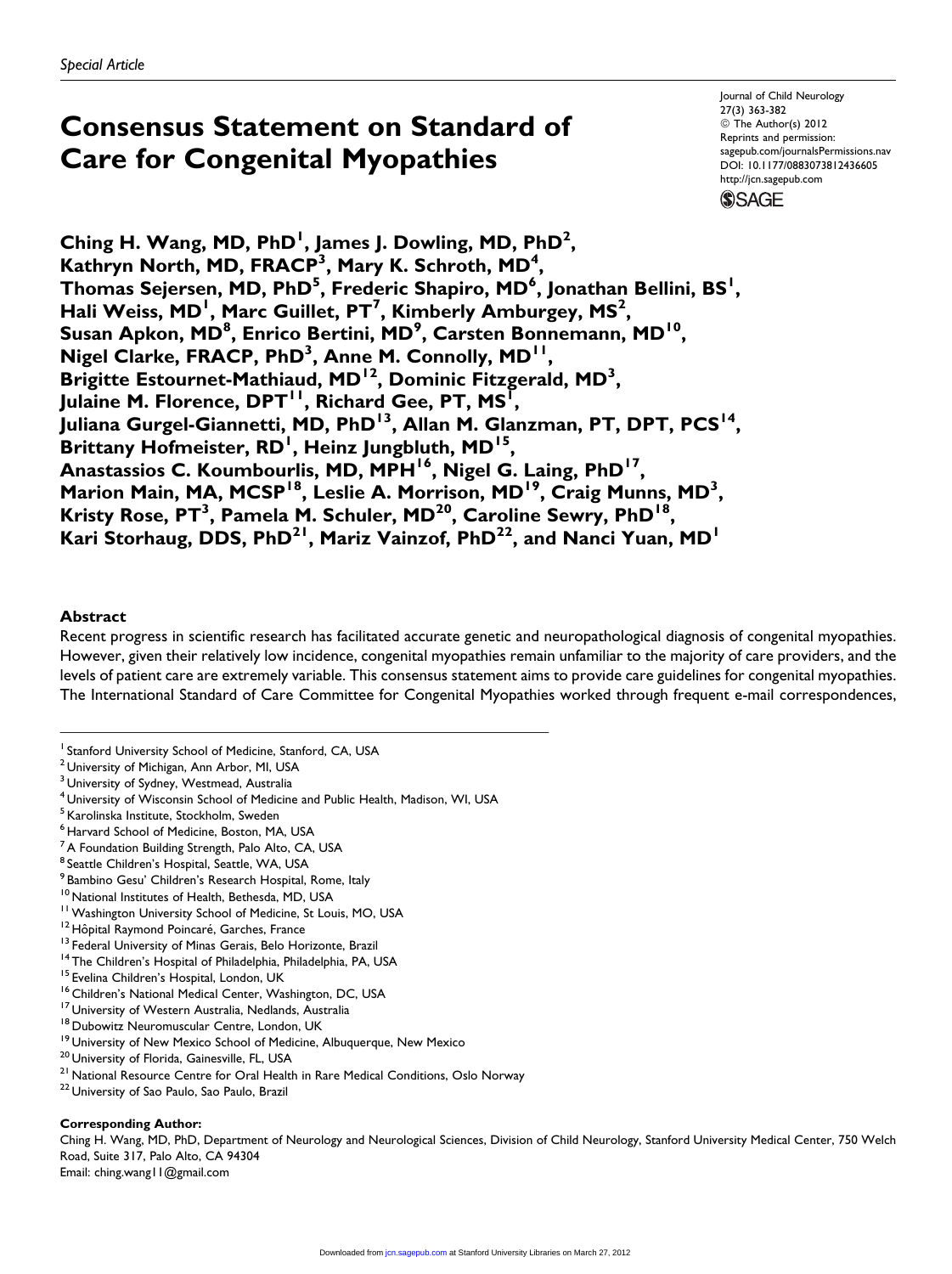periodic conference calls, 2 rounds of online surveys, and a 3-day workshop to achieve a consensus for diagnostic and clinical care recommendations. The committee includes 59 members from 10 medical disciplines. They are organized into 5 working groups: genetics/diagnosis, neurology, pulmonology, gastroenterology/nutrition/speech/oral care, and orthopedics/rehabilitation. In each care area the authors summarize the committee's recommendations for symptom assessments and therapeutic interventions. It is the committee's goal that through these recommendations, patients with congenital myopathies will receive optimal care and improve their disease outcome.

#### Keywords

standard of care, congenital myopathy, rod, myotubular, centronuclear, central core, cap, nemaline, zebra body, myosin storage

Received August 27, 2011. Accepted for publication December 3, 2011.

Congenital myopathies are a group of rare neuromuscular disorders that present with a wide spectrum of clinical severities. Recent advances in molecular genetics research have allowed accurate genetic diagnosis in many of these disorders. Similarly, advances in the field of muscle pathology have allowed more insights into the distinct pathological features of different congenital myopathies. However, given their low incidence, congenital myopathies are not well-known to most care providers. The multisystem involvement of congenital myopathies requires physicians from several disciplines to collaborate to provide optimal care for this group of patients. However, this care model has not been adopted by many providers, and the care that these patients currently receive is quite variable. There is an urgent need for care guidelines to provide clinicians with diagnostic strategies and approaches to develop multidisciplinary care when they encounter patients with congenital myopathies.

In early 2009, a group of neuromuscular specialists decided to take on this task and worked to establish consensus guidelines for the care of these patients. The group worked through periodic conference calls, frequent e-mail communications, and an in-person 3-day workshop to develop 2 consensus statements: one addressing the diagnostic guidelines and one for the multidisciplinary clinical care guidelines. In the diagnostic guideline, the approach to the diagnostic assessment of congenital myopathies was presented. Emphasis was placed on the clinical, pathological, and genetic hallmarks of the individual myopathies, with a concentration on the differences in these features that enable distinction between congenital myopathy subtypes and allows accurate diagnosis. We list the classification of congenital myopathies in Table 1 as a reference for the scope of diseases we are studying. The congenital myopathies are currently classified on the basis of the major morphological features seen on muscle biopsy—that is, protein accumulations such as rods, cores, central nuclei, and selective hypotrophy of type 1 fibers. As evident from the table, each congenital myopathy can be caused by mutations in more than 1 gene, and mutations in the same gene can cause different pathological changes in muscle. Further discussion of diagnostic approach to congenital myopathies is described in a separate article that is in preparation for submission.

In this article addressing clinical care guidelines, we present the consensus recommendations for the care of patients with

congenital myopathies, with a focus on guidelines applicable to all congenital myopathy subtypes. We also note the clinical features and care requirements specific and/or unique to individual myopathy subtypes. As with other pediatric neuromuscular disorders, the emphasis of care is on an integrated, multidisciplinary team approach. Optimally, such a team should include providers from neurology, genetics, pulmonology, orthopedics, rehabilitation, gastroenterology and nutrition, and oral care; therapy services should include occupational, physical, and speech therapies. In reference to specific recommendations, the Standard of Care Committee has stressed anticipatory guidance and points of care aimed at preventing or reducing secondary morbidities. These guidelines were formulated from a multistage approach that included a comprehensive literature review, a 2-part online survey, and an intensive in-person workshop. The specific methods used for establishing care guidelines are detailed in the following section.

#### **Methods**

# The International Committee on Standard of Care for Congenital Myopathies

In February 2009, a group of clinicians who provide care for children with neuromuscular disorders met by telephone to discuss the current care issues in congenital myopathies. The core group of members decided to invite more colleagues to form the International Standard of Care Committee for Congenital Myopathies and to address the various care issues in this broad category of muscle diseases. A total of 59 experts in the field joined this committee. The committee was divided into 5 working groups: diagnostics/genetics, neurology, pulmonology, orthopedics/physical therapy and rehabilitation, and gastroenterology/ nutrition/speech/oral care. The group met by periodic conference calls and frequent e-mail correspondences to delineate the missions and goals and the timelines to achieve these goals. It was decided that the mission of the committee was to improve the lives of patients with congenital myopathies by providing consensus guidelines for clinical care for this group of patients. The goal was to publish 2 documents: one to address the diagnostic aspects of the disorder and the other to address the various clinical care issues. The documents should be easily accessible to care providers. To achieve consensus on the care recommendations, the group conducted 2 rounds of online surveys to gather opinions on various clinical care issues from the experts in different disciplines. The committee then met in a 3-day workshop in May 2010 to achieve consensus for these care recommendations.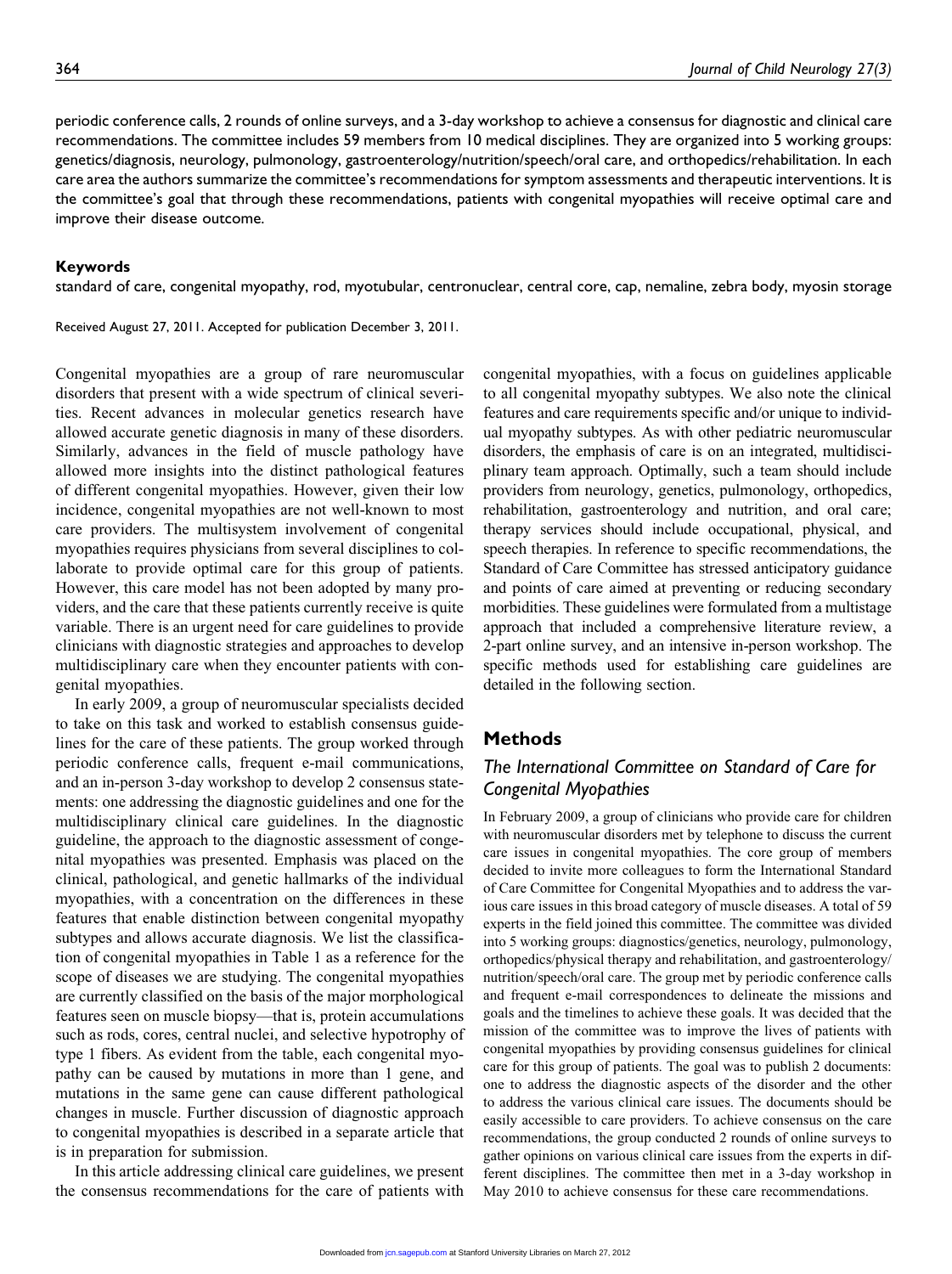#### Table 1. Classification of Congenital Myopathies

| Congenital myopathies associated with protein accumulations<br>Nemaline myopathy<br>AD, AR<br>$\alpha$ -tropomyosinsLow (TPM3)<br>AR<br>nebulin (NEB)<br>AD, AR<br>skeletal $\alpha$ -actin (ACTA1)<br>AD<br>β-tropomyosin (TPM2)<br>AR<br>troponin T (TNNTI)<br>AR<br>cofilin (CLF2)<br><b>AD</b><br>$\beta$ -tropomyosin (TPM2)<br>Cap disease (variant of nemaline<br><b>AD</b><br>α-tropomyosin <sub>SLOW</sub> (TPM3)<br>myopathy)<br>AD<br>skeletal $\alpha$ -actin (ACTA1)<br><b>AD</b><br>Zebra body myopathy (variant of<br>skeletal $\alpha$ -actin (ACTA1)<br>nemaline myopathy)<br><b>AD</b><br>Myosin storage myopathy (hyaline<br>slow/ $\beta$ -cardiac myosin heavy chain (MYH7)<br>body)<br>Congenital myopathies associated with cores<br>Central core disease<br>AD, AR<br>ryanodine receptor (RYR1)<br>Multi-minicore disease<br>ryanodine receptor (RYR1)<br>AD, AR<br>selenoprotein N (SEPN1)<br>Including congenital myopathy with<br>AR.<br>cores (both central and minicores)<br>AD<br>skeletal $\alpha$ -actin (ACTA1)<br>Congenital myopathies associated with cores and rods<br>Core-rod myopathy<br>AD, AR<br>ryanodine receptor (RYR1)<br><b>AD</b><br>kelch repeat and BTB (POZ) domain containing<br>$13$ (KBTBD13)<br>AR<br>nebulin (NEB)<br>Congenital myopathies associated with centralized nuclei<br>Myotubular myopathy<br>X-linked<br>myotubularin (MTM1)<br>Centronuclear myopathy<br><b>AD</b><br>dynamin 2 (DNM2)<br><b>AR</b><br>amphiphysin 2 (BIN1)<br><b>AR</b><br>ryanodine receptor (RYR1)<br>Congenital myopathies associated only with small type I fibers<br>Congenital fiber type disproportion<br>AD<br>skeletal $\alpha$ -actin (ACTA1)<br>AD<br>$\alpha$ -tropomyosin <sub>sLOW</sub> (TPM3)<br>AR<br>selenoprotein N (SEPNI)<br><b>AD</b><br>$\beta$ -tropomyosin (TPM2)<br>X-linked<br>Xp22.13 to Xq22.1 | <b>Disorder</b> | Inheritance | Protein (gene)/Locus |  |
|-------------------------------------------------------------------------------------------------------------------------------------------------------------------------------------------------------------------------------------------------------------------------------------------------------------------------------------------------------------------------------------------------------------------------------------------------------------------------------------------------------------------------------------------------------------------------------------------------------------------------------------------------------------------------------------------------------------------------------------------------------------------------------------------------------------------------------------------------------------------------------------------------------------------------------------------------------------------------------------------------------------------------------------------------------------------------------------------------------------------------------------------------------------------------------------------------------------------------------------------------------------------------------------------------------------------------------------------------------------------------------------------------------------------------------------------------------------------------------------------------------------------------------------------------------------------------------------------------------------------------------------------------------------------------------------------------------------------------------------------------------------------------------------------------------------------------------------------------------------------|-----------------|-------------|----------------------|--|
|                                                                                                                                                                                                                                                                                                                                                                                                                                                                                                                                                                                                                                                                                                                                                                                                                                                                                                                                                                                                                                                                                                                                                                                                                                                                                                                                                                                                                                                                                                                                                                                                                                                                                                                                                                                                                                                                   |                 |             |                      |  |
|                                                                                                                                                                                                                                                                                                                                                                                                                                                                                                                                                                                                                                                                                                                                                                                                                                                                                                                                                                                                                                                                                                                                                                                                                                                                                                                                                                                                                                                                                                                                                                                                                                                                                                                                                                                                                                                                   |                 |             |                      |  |
|                                                                                                                                                                                                                                                                                                                                                                                                                                                                                                                                                                                                                                                                                                                                                                                                                                                                                                                                                                                                                                                                                                                                                                                                                                                                                                                                                                                                                                                                                                                                                                                                                                                                                                                                                                                                                                                                   |                 |             |                      |  |
|                                                                                                                                                                                                                                                                                                                                                                                                                                                                                                                                                                                                                                                                                                                                                                                                                                                                                                                                                                                                                                                                                                                                                                                                                                                                                                                                                                                                                                                                                                                                                                                                                                                                                                                                                                                                                                                                   |                 |             |                      |  |
|                                                                                                                                                                                                                                                                                                                                                                                                                                                                                                                                                                                                                                                                                                                                                                                                                                                                                                                                                                                                                                                                                                                                                                                                                                                                                                                                                                                                                                                                                                                                                                                                                                                                                                                                                                                                                                                                   |                 |             |                      |  |
|                                                                                                                                                                                                                                                                                                                                                                                                                                                                                                                                                                                                                                                                                                                                                                                                                                                                                                                                                                                                                                                                                                                                                                                                                                                                                                                                                                                                                                                                                                                                                                                                                                                                                                                                                                                                                                                                   |                 |             |                      |  |
|                                                                                                                                                                                                                                                                                                                                                                                                                                                                                                                                                                                                                                                                                                                                                                                                                                                                                                                                                                                                                                                                                                                                                                                                                                                                                                                                                                                                                                                                                                                                                                                                                                                                                                                                                                                                                                                                   |                 |             |                      |  |
|                                                                                                                                                                                                                                                                                                                                                                                                                                                                                                                                                                                                                                                                                                                                                                                                                                                                                                                                                                                                                                                                                                                                                                                                                                                                                                                                                                                                                                                                                                                                                                                                                                                                                                                                                                                                                                                                   |                 |             |                      |  |
|                                                                                                                                                                                                                                                                                                                                                                                                                                                                                                                                                                                                                                                                                                                                                                                                                                                                                                                                                                                                                                                                                                                                                                                                                                                                                                                                                                                                                                                                                                                                                                                                                                                                                                                                                                                                                                                                   |                 |             |                      |  |
|                                                                                                                                                                                                                                                                                                                                                                                                                                                                                                                                                                                                                                                                                                                                                                                                                                                                                                                                                                                                                                                                                                                                                                                                                                                                                                                                                                                                                                                                                                                                                                                                                                                                                                                                                                                                                                                                   |                 |             |                      |  |
|                                                                                                                                                                                                                                                                                                                                                                                                                                                                                                                                                                                                                                                                                                                                                                                                                                                                                                                                                                                                                                                                                                                                                                                                                                                                                                                                                                                                                                                                                                                                                                                                                                                                                                                                                                                                                                                                   |                 |             |                      |  |
|                                                                                                                                                                                                                                                                                                                                                                                                                                                                                                                                                                                                                                                                                                                                                                                                                                                                                                                                                                                                                                                                                                                                                                                                                                                                                                                                                                                                                                                                                                                                                                                                                                                                                                                                                                                                                                                                   |                 |             |                      |  |
|                                                                                                                                                                                                                                                                                                                                                                                                                                                                                                                                                                                                                                                                                                                                                                                                                                                                                                                                                                                                                                                                                                                                                                                                                                                                                                                                                                                                                                                                                                                                                                                                                                                                                                                                                                                                                                                                   |                 |             |                      |  |
|                                                                                                                                                                                                                                                                                                                                                                                                                                                                                                                                                                                                                                                                                                                                                                                                                                                                                                                                                                                                                                                                                                                                                                                                                                                                                                                                                                                                                                                                                                                                                                                                                                                                                                                                                                                                                                                                   |                 |             |                      |  |
|                                                                                                                                                                                                                                                                                                                                                                                                                                                                                                                                                                                                                                                                                                                                                                                                                                                                                                                                                                                                                                                                                                                                                                                                                                                                                                                                                                                                                                                                                                                                                                                                                                                                                                                                                                                                                                                                   |                 |             |                      |  |
|                                                                                                                                                                                                                                                                                                                                                                                                                                                                                                                                                                                                                                                                                                                                                                                                                                                                                                                                                                                                                                                                                                                                                                                                                                                                                                                                                                                                                                                                                                                                                                                                                                                                                                                                                                                                                                                                   |                 |             |                      |  |
|                                                                                                                                                                                                                                                                                                                                                                                                                                                                                                                                                                                                                                                                                                                                                                                                                                                                                                                                                                                                                                                                                                                                                                                                                                                                                                                                                                                                                                                                                                                                                                                                                                                                                                                                                                                                                                                                   |                 |             |                      |  |
|                                                                                                                                                                                                                                                                                                                                                                                                                                                                                                                                                                                                                                                                                                                                                                                                                                                                                                                                                                                                                                                                                                                                                                                                                                                                                                                                                                                                                                                                                                                                                                                                                                                                                                                                                                                                                                                                   |                 |             |                      |  |
|                                                                                                                                                                                                                                                                                                                                                                                                                                                                                                                                                                                                                                                                                                                                                                                                                                                                                                                                                                                                                                                                                                                                                                                                                                                                                                                                                                                                                                                                                                                                                                                                                                                                                                                                                                                                                                                                   |                 |             |                      |  |
|                                                                                                                                                                                                                                                                                                                                                                                                                                                                                                                                                                                                                                                                                                                                                                                                                                                                                                                                                                                                                                                                                                                                                                                                                                                                                                                                                                                                                                                                                                                                                                                                                                                                                                                                                                                                                                                                   |                 |             |                      |  |
|                                                                                                                                                                                                                                                                                                                                                                                                                                                                                                                                                                                                                                                                                                                                                                                                                                                                                                                                                                                                                                                                                                                                                                                                                                                                                                                                                                                                                                                                                                                                                                                                                                                                                                                                                                                                                                                                   |                 |             |                      |  |
|                                                                                                                                                                                                                                                                                                                                                                                                                                                                                                                                                                                                                                                                                                                                                                                                                                                                                                                                                                                                                                                                                                                                                                                                                                                                                                                                                                                                                                                                                                                                                                                                                                                                                                                                                                                                                                                                   |                 |             |                      |  |
|                                                                                                                                                                                                                                                                                                                                                                                                                                                                                                                                                                                                                                                                                                                                                                                                                                                                                                                                                                                                                                                                                                                                                                                                                                                                                                                                                                                                                                                                                                                                                                                                                                                                                                                                                                                                                                                                   |                 |             |                      |  |
|                                                                                                                                                                                                                                                                                                                                                                                                                                                                                                                                                                                                                                                                                                                                                                                                                                                                                                                                                                                                                                                                                                                                                                                                                                                                                                                                                                                                                                                                                                                                                                                                                                                                                                                                                                                                                                                                   |                 |             |                      |  |
|                                                                                                                                                                                                                                                                                                                                                                                                                                                                                                                                                                                                                                                                                                                                                                                                                                                                                                                                                                                                                                                                                                                                                                                                                                                                                                                                                                                                                                                                                                                                                                                                                                                                                                                                                                                                                                                                   |                 |             |                      |  |
|                                                                                                                                                                                                                                                                                                                                                                                                                                                                                                                                                                                                                                                                                                                                                                                                                                                                                                                                                                                                                                                                                                                                                                                                                                                                                                                                                                                                                                                                                                                                                                                                                                                                                                                                                                                                                                                                   |                 |             |                      |  |
|                                                                                                                                                                                                                                                                                                                                                                                                                                                                                                                                                                                                                                                                                                                                                                                                                                                                                                                                                                                                                                                                                                                                                                                                                                                                                                                                                                                                                                                                                                                                                                                                                                                                                                                                                                                                                                                                   |                 |             |                      |  |
|                                                                                                                                                                                                                                                                                                                                                                                                                                                                                                                                                                                                                                                                                                                                                                                                                                                                                                                                                                                                                                                                                                                                                                                                                                                                                                                                                                                                                                                                                                                                                                                                                                                                                                                                                                                                                                                                   |                 |             |                      |  |
|                                                                                                                                                                                                                                                                                                                                                                                                                                                                                                                                                                                                                                                                                                                                                                                                                                                                                                                                                                                                                                                                                                                                                                                                                                                                                                                                                                                                                                                                                                                                                                                                                                                                                                                                                                                                                                                                   |                 |             |                      |  |
|                                                                                                                                                                                                                                                                                                                                                                                                                                                                                                                                                                                                                                                                                                                                                                                                                                                                                                                                                                                                                                                                                                                                                                                                                                                                                                                                                                                                                                                                                                                                                                                                                                                                                                                                                                                                                                                                   |                 |             |                      |  |
|                                                                                                                                                                                                                                                                                                                                                                                                                                                                                                                                                                                                                                                                                                                                                                                                                                                                                                                                                                                                                                                                                                                                                                                                                                                                                                                                                                                                                                                                                                                                                                                                                                                                                                                                                                                                                                                                   |                 |             |                      |  |
|                                                                                                                                                                                                                                                                                                                                                                                                                                                                                                                                                                                                                                                                                                                                                                                                                                                                                                                                                                                                                                                                                                                                                                                                                                                                                                                                                                                                                                                                                                                                                                                                                                                                                                                                                                                                                                                                   |                 |             |                      |  |

Abbreviations: AD, autosomal dominant; AR, autosomal recessive. Adapted from North KN. What's new in congenital myopathies? Neuromusc Disord. 2008;18(6):433-442.

# Online Survey of Experts' Opinions on Standard of Care for Congenital Myopathies

The International Standard of Care Committee for Congenital Myopathies conducted 2 rounds of online surveys to poll the experts' opinions on the various care issues. A waiver status was obtained from Stanford University Institution Review Board. Data collected from these surveys provided a broad base for building the consensus for care recommendations. The survey questions were initially drafted by 2 group leaders from each working group. They were reviewed by all members within each working group and then submitted to the chair of the committee. All 5 sections of the survey questions were then assembled into one document and sent to the entire committee for answers. The first round survey used 66 open-ended questions that asked the respondents to list all appropriate answers for each care issue, with an intention to encompass a wide range of clinical practices in different care areas. All committee members were encouraged to answer the entire survey according to their current clinical practice. Forty-eight committee members answered the first round survey. Their answers were collected and tabulated and then distributed to the group leaders. The group leaders then counted the frequencies of each answers and collected the top 5 to 7 most frequent answers for each question. They then used these most frequent answers to construct a second round survey. The second round survey used the original 66 questions, but instead of providing open-ended answers the respondents were asked to rank order the answers listed under each question for their importance or appropriateness as a strategy to manage the clinical issue encountered. Each answer then received an average score representing the group's rating on its priority as a management strategy for the clinical question. Fifty-two committee members answered the second round survey. The results were collected and presented to participants of the International Standard of Care Workshop for Congenital Myopathies in May 2010.

# International Standard of Care Workshop for Congenital Myopathies

The International Standard of Care Committee for Congenital Myopathies met in person in May 2010 at Stanford University to review the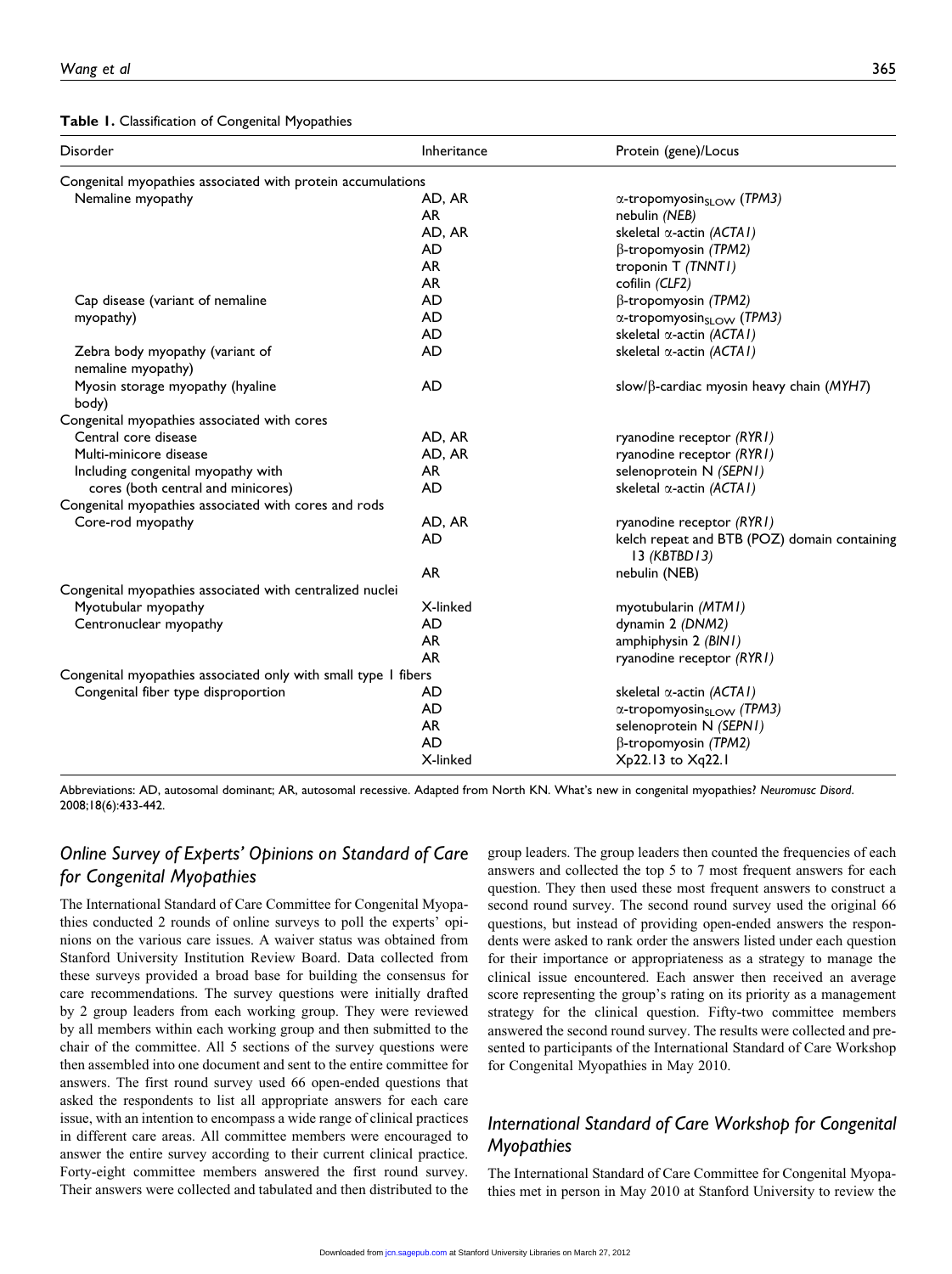current care issues and to achieve consensus on care recommendations for patients with congenital myopathies. Thirty-five committee members from 8 countries attended this 3-day workshop. During the workshop, the working groups presented their review of literature and current state of sciences in their care areas. They also outlined care issues in their specialty areas. Several break-out sessions were held during the conference for the working groups to review the care issues, examine the results of the online surveys, and achieve consensus on care recommendations in their specialty area. Group leaders were asked to summarize the group consensus and to present to the entire committee to receive comments from the entire committee. Areas for which consensus and no consensus for care recommendations were identified. Future directions of research in each area were discussed and recommended. The following sections include the clinical care recommendations from this committee. The diagnostic guidelines are presented in a separate article.

# Consensus Care Guidelines for Congenital Myopathies

#### Neurological Care Guidelines

The neuromuscular specialist plays a central role in the diagnosis and management of congenital myopathies. Patients are usually seen in a multidisciplinary neuromuscular clinic with the presence of a pediatric neurologist. The recommendations for neurological management of patients with congenital myopathies are listed below.

Disclosure or Initial Interview After Diagnosis. The initial disclosure interview with the family is extremely important after the diagnosis of congenital myopathy in a child. This interview should take place as soon as a clinical diagnosis of congenital myopathy is made, even if a specific genetic diagnosis is not yet known. This disclosure interview may take place in the office but may also be in a separate conference room and should allow ample time for questions. Other family members including grandparents and mature siblings of the patient may be invited by the parents if desired.

The information given to the family should include 5 major areas: diagnosis, prognosis, genetic recurrence risk if known, treatment plan, and family support and resources. First, the neuromuscular specialist should name the specific pathological and/or genetic diagnosis if it is known. Second, the family should be given information about prognosis of the myopathy based on different relevant organ systems affected. In particular, the physician should educate the family about how weakness may affect movements, breathing, and eating. Different congenital myopathies have variable life expectancies and it is difficult to predict life span. Third, if a specific genetic diagnosis is known, recurrence risk of future pregnancies should be discussed according to the mode of transmission of the gene mutation. Even if the specific genetic diagnosis is not known, recurrence risk may still be discussed albeit with less certainty. A referral to genetic counseling is often helpful. Other associated medical risks such as malignant hyperthermia in patients with ryanodine receptor  $1$  (RYR1) mutations and the high frequency of respiratory involvement in those individuals with selenoprotein N  $(SEPNI)$  mutations must be emphasized.<sup>1</sup> A medical alert notice or bracelet detailing the risk for malignant hyperthermia is recommended in case of unexpected surgery or accident. Fourth, the physician needs to discuss prognosis and a specific treatment plan including general preventive health measures such as vaccinations and issues related to growth and development. The need for multidisciplinary team involvement should be stated. The family should understand that the neuromuscular specialist (in conjunction with the general practitioner) will help organize that care through appropriate referrals. Fifth, family support and resources should be discussed, including advocacy groups, educational resources, and opportunities to participate in research projects.

Follow-Up Care. After the initial diagnosis, frequency of followup visits is determined by the age of the child, the severity of the disease, and the different organ systems involved. In patients without a specific pathologic or genetic diagnosis, the follow-up guidelines are essentially the same, that is, according to the age and clinical symptoms. In infants less than 12 months of age, follow-up every 3 to 4 months is recommended. In older children, follow-up every 6 to 12 months is standard. However, precise frequency of follow-up should always be determined on an individual basis, taking into account overall morbidity and specific symptoms. Ideally, this follow-up should occur in a multidisciplinary clinic.

At all follow-up visits, the neuromuscular specialist should anticipate and monitor for respiratory, speech, and swallowing difficulties. Cardiac signs and symptoms should be considered as a rare primary manifestation of specific congenital myopathies or, more commonly, secondary to respiratory failure (cor pulmonale). Orthopedic complications are common and include scoliosis and progressive joint contractures. These should be monitored at each visit. Monitoring growth (height and weight) is important to recognize early failure to thrive or early signs of obesity.

Anticipatory Guidance. High consensus was achieved for repeating anticipatory guidance advice at follow-up visits. This guidance should include advice concerning maintenance of healthy body weight, encouraging exercise, good nutrition with supplementary vitamin D, and prophylactic immunizations (especially in those congenital myopathies in which respiratory involvement is prominent). Preventive physiotherapy (motor and pulmonary) should be reviewed. The parents and/or patient should be reminded of the risk of malignant hyperthermia.

Roles of a Consultant Neurologist in the Inpatient Setting. In the event of hospitalization for a critical illness, the neuromuscular specialist should provide information to the medical team including the specific diagnosis. The neuromuscular specialist should also educate the primary team regarding specific clinical features, care needs, and prognosis of the congenital myopathy when known.

Diagnostic Reassessment. In the event that a child has clinical features of a congenital myopathy but does not have a specific histopathological and/or genetic diagnosis, the neuromuscular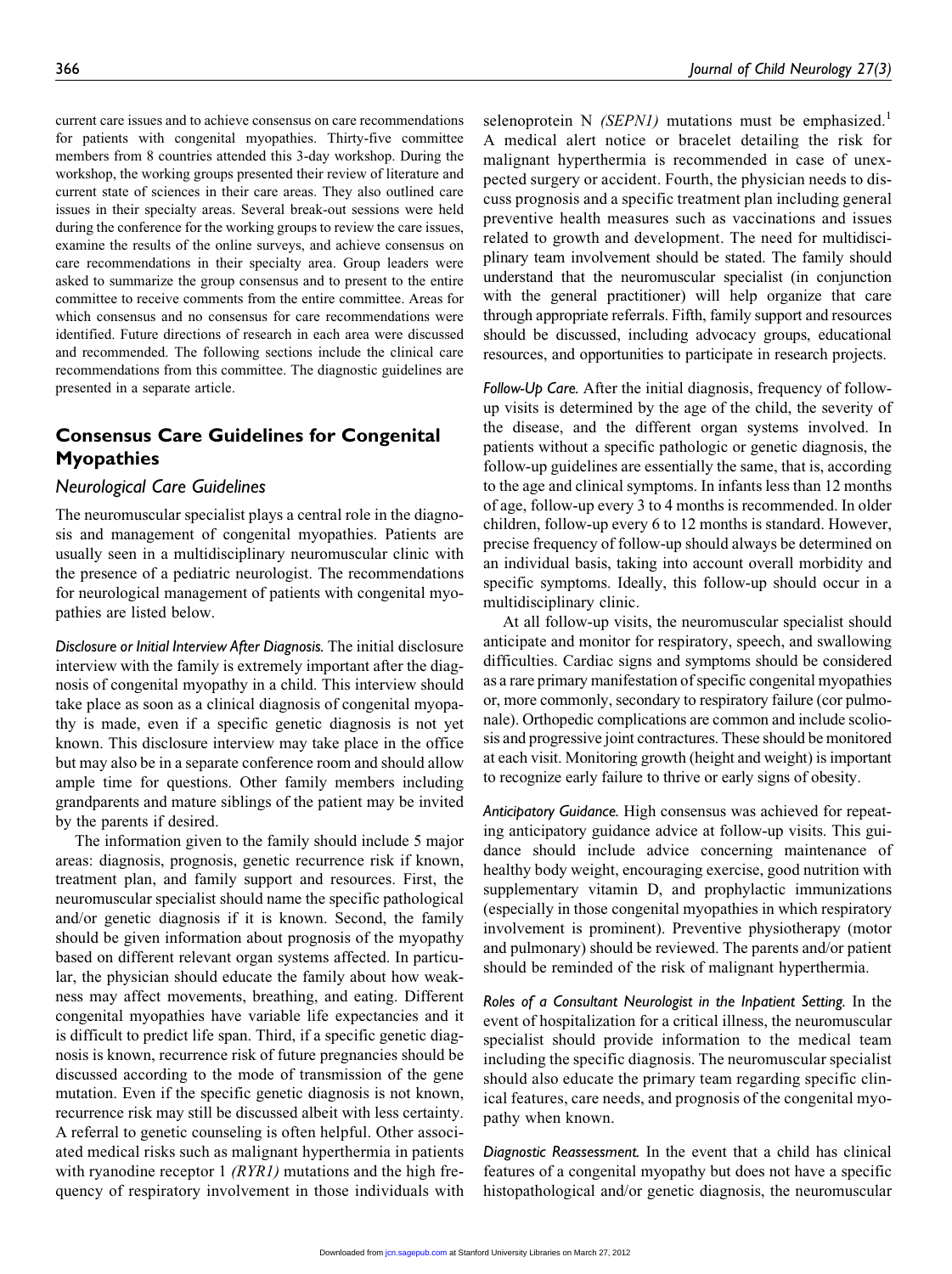specialist should review the previous diagnostic workup and reassess the diagnosis at each follow-up visit. The diagnostic guidelines prepared by this committee, which will be published separately, provide an in-depth discussion of the differential diagnosis of congenital myopathies. Examples are congenital muscular dystrophies and congenital myasthenic syndromes.<sup>2</sup> If establishing a specific diagnosis is unsuccessful, a second biopsy should be considered. The follow-up diagnostic workup may be guided by new clinical signs and by muscle imaging patterns (muscle magnetic resonance imaging [MRI] or ultrasound) if available.

Specific Care Areas. Several areas of subspecialty management are fundamental to the care of patients with congenital myopathies. These include pulmonary care, orthopedic management, rehabilitation and physical therapy, occupational therapy and speech therapy, management of nutrition and gastrointestinal complications, and neuropsychological evaluation and management. These areas are discussed individually in later sections. Other care issues or special topics initially identified or managed by the pediatric neuromuscular specialist are discussed here.

Pain and fatigue. Even though congenital myopathies are a heterogeneous group of disorders, it is possible to identify common impairments that influence quality of life. Some of the commonest complaints are muscle weakness, reduced exercise endurance, and pain. Although a few systematic studies on chronic pain and fatigue have been conducted in a group of neuromuscular disorders,  $3,4$  there are no published data focused on these specific issues in congenital myopathies. The origin of pain in neuromuscular disorders is likely multifactorial, originating from the diseased skeletal muscle itself or secondary to joint contractures and reduced range of motion, hyperlaxity, osteopenia with or without fractures, or spine and other skeletal deformities. Recent research suggests that chronic pain may be a significant problem in many patients with neuromuscular disorders.<sup>4-6</sup> However, systematic studies on chronic pain in congenital myopathies are lacking and have been reported only in a few single patients.<sup>7,8</sup> Our survey revealed that myalgias occur frequently in congenital myopathies, particularly in patients harboring RYR1 mutations. Management of myalgias and pain may include nonsteroidal anti-inflammatory drugs, gabapentin, and massage.

Fatigue and reduced endurance also appear to be frequent complaints in congenital myopathies. These symptoms often are accompanied by and worsened by exercise-induced myalgias. Exercise intolerance is best managed by activity modification and is greatly aided by the use of mobility devices including walkers, scooters, and wheelchairs. Rehabilitation assessment (with an emphasis on physical therapy) is recommended as an adjunct to the management of myalgias, fatigue, and reduced endurance.

Ocular involvement. Ophthalmoparesis with or without ptosis is common in patients with centronuclear myopathy of various genetic backgrounds.<sup>9</sup> Ocular involvement is also seen in myopathies due to recessive  $RYR1$  gene mutations.<sup>10</sup> Eye findings are exceedingly rare in nemaline myopathy.<sup>11</sup> Often patients do not perceive these abnormalities, although in certain patients they can be extremely debilitating. Surgical intervention is of uncertain benefit for these problems and should be considered only in extreme cases of ptosis in which vision is significantly impaired.<sup>12</sup> Patients are at risk for developing eye irritation and corneal abrasions because of incomplete lid closure in combination with ophthalmoplegia. Eye lubrication is recommended to prevent these complications. Patients with corneal abrasions should be referred for ophthalmological management.

Central nervous system involvement. Central nervous system involvement is rare in congenital myopathies. Significant cognitive impairment should prompt an exploration for causes not related to congenital myopathies or reconsideration of the primary diagnosis. One exception is the observed presence of hypoxic–ischemic encephalopathy in patients who experienced severe respiratory failure at birth, a situation not uncommon, for example, in severe cases of X-linked myotubular myopathy.<sup>13,14</sup> Progressive dementia has been documented in 1 case of myotubular myopathy,<sup>15</sup> and mild cognitive impairment has also been reported in patients with centronuclear myopathy due to dynamin 2 ( $DNM2$ ) gene mutations.<sup>16</sup>

Cardiac involvement. Cardiac involvement, in particular primary cardiomyopathies, is rare in congenital myopathies and has not yet been documented in genetically confirmed cases with mutations in the ryanodine receptor  $1$  (RYR1) and myotubularin 1 (MTM1) genes. However, a primary cardiomyopathy has been reported rarely in patients with actin  $\alpha$ 1  $(ACTAI)$ , <sup>17</sup> dynamin 2 (DNM2), and tropomyosin 2 (TPM2) (unpublished observations) mutations. Transient cardiac failure has been reported in nemaline myopathy, and electrocardiographic abnormalities of uncertain clinical significance are present in some nemaline cases.<sup>11</sup> Primary cardiomyopathies have been reported in genetically unresolved cases with histopathological features of multi-minicore disease,  $18-22$  centronuclear myopathy,<sup>18-22</sup> and congenital fiber type disproportion.<sup>23</sup> Secondary right ventricular impairment may occur where marked respiratory involvement is a feature, particularly in those with multi-minicore disease due to mutations in the *SEPN1* gene.<sup>24,25</sup>

With the exceptions outlined below, the consensus recommendation is for screening evaluation in asymptomatic patients by a cardiologist approximately every 2 years, particularly in those patients whose precise genetic diagnosis is uncertain. More frequent evaluations, as directed by a cardiologist, may be indicated in the setting of overt symptoms or electrocardiographic or echocardiographic abnormalities. In the absence of overt signs or symptoms, patients with MTM1 and RYR1 mutations likely do not require routine monitoring, as primary cardiac involvement has not been reported in these genetic backgrounds, although a potential caveat to this recommendation is the theoretical risk of cor pulmonale in MTM1 or RYR1 patients with severe respiratory disease.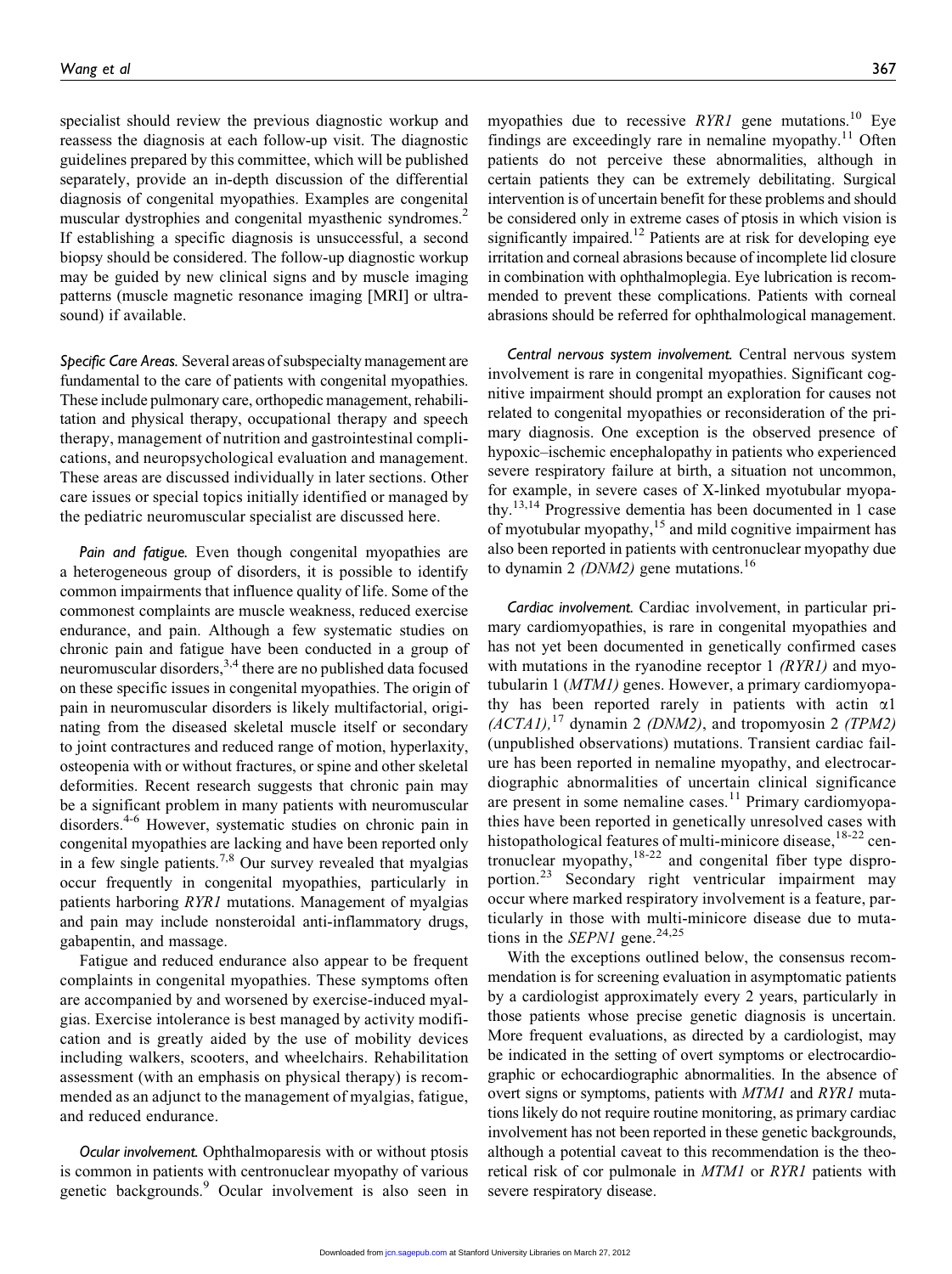Pregnancy. Pregnancy in patients with a congenital myopathy is a special challenge that has not yet been systematically studied. Patients may experience worsening of motor function and pulmonary function during pregnancy.26-28 Specific subtypes for which diaphragmatic weakness tends to be a prominent feature are at particular risk during pregnancy. The potentially associated malignant hyperthermia risk needs to be taken into account when choosing anesthetics for operative delivery in patients harboring RYR1 mutations. We recommend that all pregnancies be considered high risk and be monitored by obstetricians specializing in care of high-risk patients, with potential involvement by both pulmonary and cardiology services.

Specific Recommendations for Individual Congenital Myopathies. In addition to general recommendations applicable to the management of the congenital myopathies as a group, advice ought to be tailored to the needs of individual conditions with specific management requirements.

Marked bulbar involvements. Often out of proportion to the degree of overall muscle weakness, marked bulbar involvement is common in nemaline myopathy $11$  and particularly in cases due to mutations in the nebulin (NEB) gene. This issue should be addressed by early referral for speech and language assessment including more formal investigations where indicated. Although marked bulbar involvement is not usually a feature in central core disease due to dominant mutations in the skeletal muscle *RYR1* gene, this may be prominent in multiminicore disease<sup>24</sup> and subgroups of centronuclear myopathy due to recessive mutations in the same gene.<sup>29</sup> Similarly, bulbar involvement may be a feature in severe cases of DNM2-related centronuclear myopathy but is not usually present in the milder forms of the disease. $30,31$ 

Respiratory involvement. Profound respiratory impairment requiring ventilatory support from birth is typical in X-linked myotubular myopathy due to  $MTM1$  mutations<sup>32</sup> and in severe cases of nemaline myopathy with  $ACTAI$  mutations.<sup>33</sup> Respiratory involvement of moderate severity may be observed in multi-minicore disease related to recessive  $RYR1$  mutations,<sup>34</sup> in centronuclear myopathy due to DNM2 mutations affecting the pleckstrin homology domain, $30,31$  and in centronuclear myopathy due to bridging integrator 1 (BIN1) mutations.<sup>29,35</sup> However, more systematic studies are required in these conditions and for rarer congenital myopathies. Respiratory involvement out of proportion to the overall limb girdle weakness is common in  $SEPN1$ -related multi-minicore disease<sup>36,37</sup>and nemaline myopathy due to NEB or  $ACTAI$  mutations<sup>38</sup> and in select patients with  $TPM3$  mutations.<sup>39,40</sup> Respiratory failure is least common in typical central core disease secondary to dominant heterozygous RYR1 mutations and in late-onset centronuclear myopathy associated with DNM2 middle domain mutations.<sup>41-43</sup>

Orthopedic manifestations. Orthopedic problems are frequently encountered in both dominant and recessive RYR1 related myopathies, with congenital dislocation of the hips a particularly common presenting feature.<sup>1,42,44</sup> Scoliosis with or without associated rigidity of the spine may develop in all forms of congenital myopathies but is particularly common in forms with marked axial weakness. These forms include especially those myopathies due to mutations in the SEPN1 and  $NEB1$  genes.<sup>36,37,45</sup>

Potential association with malignant hyperthermia. Malignant hyperthermia is a pharmacogenetic disorder characterized by pathological hyperthermia, muscle rigidity, and hypermetabolism in response to triggering anesthetic agents.<sup>46</sup> These agents include volatile gases such as halothane, sevoflurane, and desflurane as well as depolarizing muscle relaxants like succinylcholine. Malignant hyperthermia is a medical emergency that is treated with dantrolene and additional supportive care measures. Malignant hyperthermia susceptibility is suspected in an individual with congenital myopathy when (a) there is a positive family history of malignant hyperthermia susceptibility, (b) there have been previous difficulties with anesthesia, and (c) the patient has a documented RYR1 mutation. The in vitro contraction test, although not routinely performed, is the definitive diagnostic test for malignant hyperthermia susceptibility.

The risk of developing malignant hyperthermia is most highly associated with RYR1-related myopathies, particularly those with dominant or de novo mutations or with the King-Denborough syndrome. $1,42,47$  The risk is much less clearly defined in cases of recessive RYR1 mutations. Malignant hyperthermia susceptibility is also a feature of Native American myopathy, a rare congenital muscle disease reported in Lumbee Native Americans.<sup>48</sup> Little evidence supports the presence of malignant hyperthermia susceptibility in other genetically defined congenital myopathies. However, the general recommendation is to avoid volatile anesthetics and depolarizing muscle relaxants in congenital myopathies when possible. Malignant hyperthermia susceptibility needs to be considered in the anesthetic management of cases where the genetic background is not yet known and/or histopathological features are nonspecific. There is also some evidence for a more general disturbance of temperature regulation in patients with RYR1-related myopathies such as excessive sweating and a predisposition to heatstroke.<sup>49</sup> Of note, prophylactic dantrolene is not recommended prior to anesthesia, even in cases where malignant hyperthermia susceptibility has been established.

Other features. Other subtype-specific features include the often intense exercise-induced myalgias seen in RYR1-related myopathies. Muscle pain may also be a presenting feature in DNM2-related centronuclear myopathy. Undescended testis is common in RYR1-related myopathies and males with X-linked myotubular myopathy. Bleeding diathesis and gastrointestinal complications have been reported in long-term survivors of X-linked myotubular myopathy.50,51

Progression. Dramatic progression is not typically associated with congenital myopathies. In fact, many patients make significant motor developmental progress after the neonatal period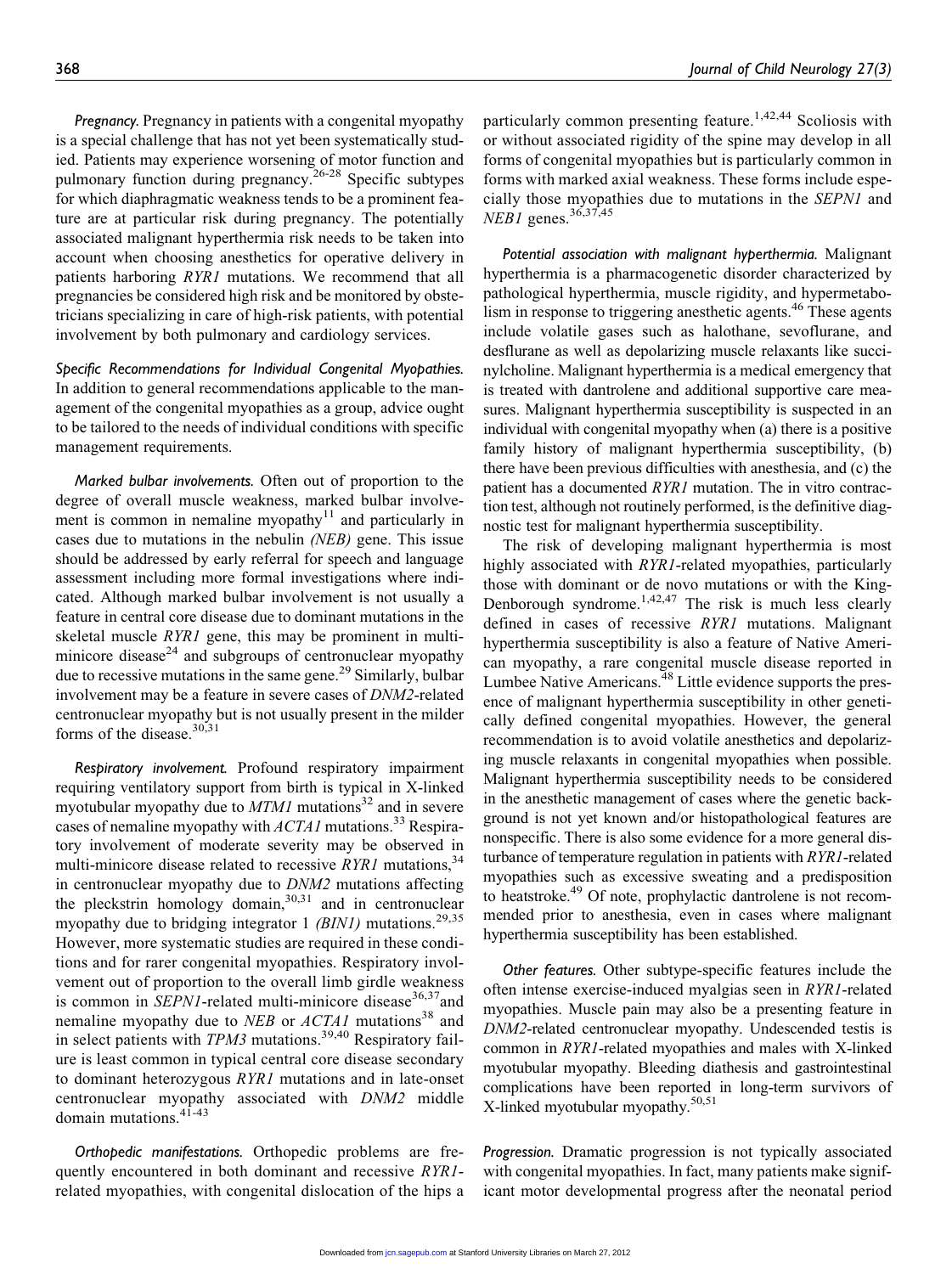and maintain strength into adulthood. However, it is clear that these conditions are not static and that some degree of symptom worsening can occur late in the disease course. Thorough understanding of this aspect of disease is limited by the lack of natural history data; this is particularly true for congenital onset patients once they reach adulthood. Three specific areas of progression are particularly important to consider and monitor: ambulation, respiratory function, and scoliosis.

Ambulation. In general, extremity weakness is largely nonprogressive. Patients who achieve the ability to walk usually do not lose this ability later in childhood. One notable exception is in late-onset DNM2-related centronuclear myopathy, in which the vast majority of patients have a progressive phase of extremity weakness that is associated with impairments in ambulation. $31$  The potential for loss of ambulation in adulthood is uncertain but has been observed. Secondary factors that may negatively influence ambulation are joint contractures, scoliosis, limb fractures, and excessive weight gain.

Respiratory function. Many patients with congenital myopathies have some degree of respiratory insufficiency, most commonly seen as sleep disordered breathing. Some degree of intervention to prevent complications of respiratory insufficiency is common, and early involvement of pulmonary subspecialists is recommended. Severe respiratory failure outside of the first year of life is uncommon unless present in infancy. Exceptions are patients with SEPN1, TPM3, ACTA1, NEB, and  $DNM2$  mutations,  $11,31,36,52$  in whom progressive respiratory failure may occur in the teen and adult years even if respiratory impairment was not prominent earlier in life. Patients with myotubular myopathy often require 24-hour ventilatory support throughout their lifetime.<sup>32</sup>

Scoliosis. Progressive scoliosis is not uncommon; spine curvature thus needs to be monitored closely and referral to orthopedic services initiated at the first signs of significant progression. Patients with SEPN1 mutations are at very high risk for developing scoliosis at the end of the first decade and in the second decade<sup>36</sup> of their lives. Respiratory function and spine curvature are not always correlated with extremity strength, and patients may experience worsening in these areas without obvious change in motor function.

Sporadic late-onset nemaline myopathy. This entity deserves special mention because it is both rapidly progressive and amenable to specific therapeutic intervention. Sporadic lateonset nemaline myopathy presents in adulthood with extremity and respiratory muscle weakness and subacute progression.<sup>52,53</sup> Its cause is unclear, and it has not been associated with specific gene mutations. Untreated patients may die from respiratory disease within 1 to 5 years. Successful treatment of sporadic late-onset nemaline myopathy has been reported with intravenous immunoglobulin (with or without additional immunosuppression) $53,54$  and with melphalan plus stem cell transplantation.55,56

Prognosis. Survival into adulthood is likely in all congenital myopathies unless severe respiratory failure and profound weakness are present in infancy. The course of these disorders in adulthood is less well understood, and it is not clear whether life expectancy is ultimately affected. One exception is myotubular myopathy due to MTM1 mutations, where a significant percentage of patients with infantile onset die in the first year or years of life.<sup>32,50</sup> Another exception involves patients with ACTA1 mutations and severe neonatal presentation, as they often die in the first year of life.<sup>33</sup>

#### Pulmonary Care Guidelines

Background. The hallmark of congenital myopathies is generalized muscle weakness.1,11,57-60 Muscle weakness may affect respiratory health both at birth and throughout life, and respiratory complications may present in either the acute or the chronic setting.<sup>1,11,24,38,60-67</sup> Respiratory complications are varied, however, and do not necessarily correlate with skeletal muscle function.<sup>1,11,57-60</sup> The factors influencing respiratory impairment include respiratory muscle weakness (especially diaphragm weakness), abnormal respiratory control of breathing, swallow and bulbar dysfunction, and failure to thrive resulting in restrictive lung disease, difficulty managing oral and respiratory secretions, and sleep disordered breathing.<sup>1,11,24,38,60-67</sup> Respiratory function can also be significantly compromised by factors such as intercurrent illness and progressive scoliosis. It is essential for medical care providers to be aware of possible respiratory involvement in patients with congenital myopathies of all ages and at all stages of disease. Respiratory failure may be the presenting respiratory complication.<sup>62</sup>

Literature Review. Given both the relative rarity and the heterogeneity of congenital myopathies, the medical literature on pulmonary involvement is limited. The largest available study reporting pulmonary involvement in congenital myopathies was published by Ryan et al<sup>11</sup> on 143 patients with nemaline myopathy. Respiratory insufficiency was the leading cause of death in 17 of 23 infants with the severe congenital form.<sup>11</sup> A large longitudinal study of congenital myopathies published by Akiyama and Nonaka<sup>63</sup> in 1996 found that  $9\%$  to 13% of patients had respiratory disease. In this study, 16% of patients had progressive deterioration in muscle strength and respiratory function after achieving ambulation, with 14% mortality from respiratory or cardiac failure by 20 years of age. As discussed in the neurology subsection, severe respiratory complications, often out of proportion to extremity muscle involvement, have been reported in a subset of congenital myopathies (related to mutations in MTM1, SEPN1, DNM2, NEB, TPM3,  $ACTA1$  genes<sup>1,11,24,38,57-60</sup>). The breadth and extent of pulmonary involvement have been extensively examined in nemaline myopathy, X-linked myotubular myopathy, and SEPN1 related myopathy. Severe respiratory failure, often associated with death in the first year of life, is frequently observed in infants with severe congenital nemaline myopathy and nearly universally observed in infants with X-linked myotubular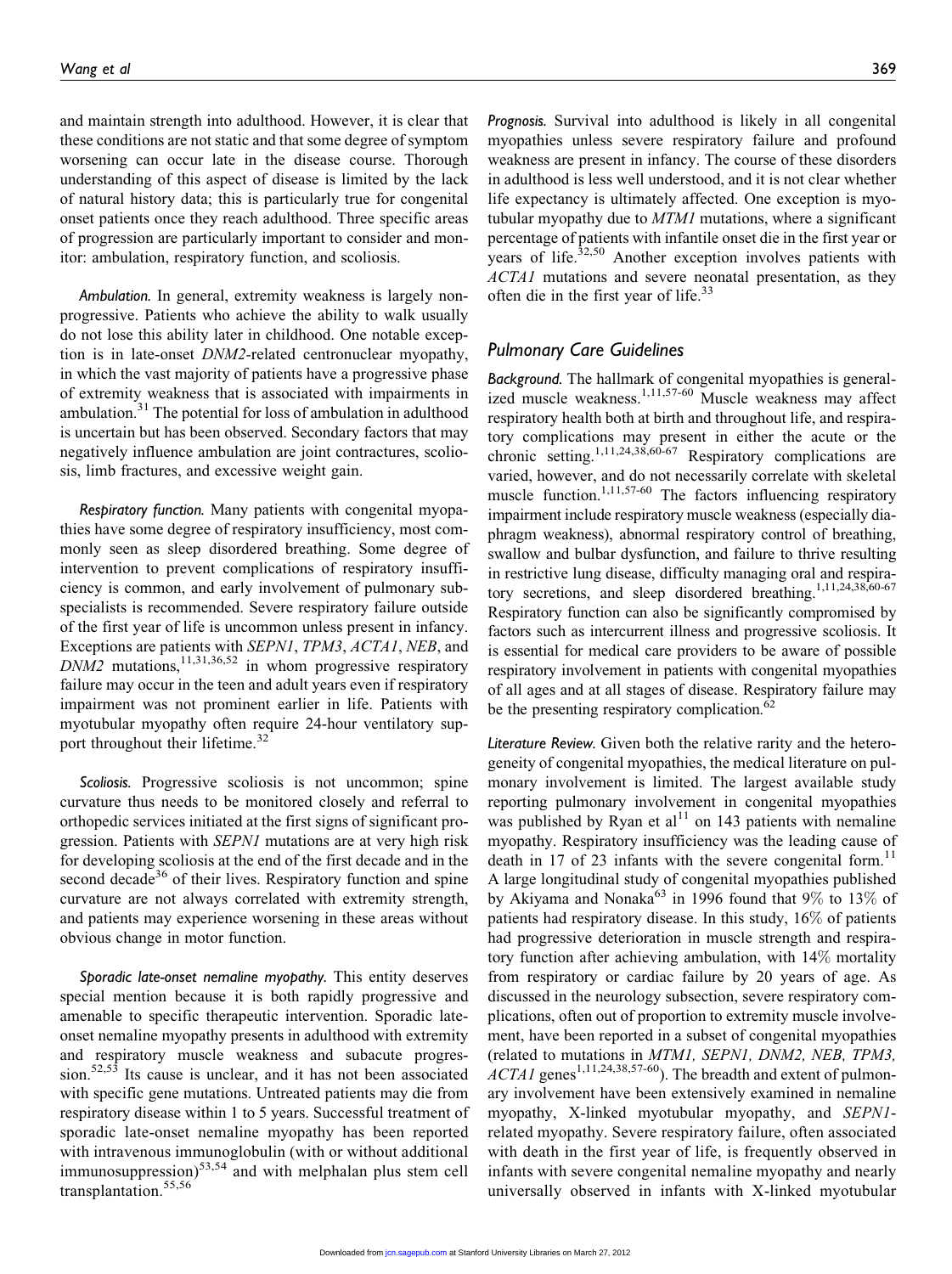myopathy.<sup>11,57-59</sup> Surviving patients with these conditions typically require chronic ventilatory support. Additionally, patients with intermediate congenital and typical congenital nemaline myopathy classifications frequently have respiratory compromise (approximately 96% and 37%, respectively), with pulmonary dysfunction usually in proportion to the age and severity of overall clinical presentation. Significant respiratory dysfunction is much less common in the childhood-onset nemaline myopathy subgroup. Patients with SEPN1-related myopathies often have respiratory compromise discordant with their extremity weakness. In particular, one study reported respiratory impairment with a decreased vital capacity of 18% to 65% in 11 of 11 ambulant children with *SEPN1* mutations.<sup>36</sup>

Recommendations for Pulmonary Care. All patients with congenital myopathy should be considered at risk for respiratory insufficiency.61,68-74 Respiratory complications, with the exception of some specific myopathy subtypes (see above), usually evolve gradually as a result of the progressive weakness of the respiratory muscles.11,24,61-63 Gradual hypoventilation and atelectasis are among the most common complications, and they can remain undetected for a long time because of a lack of associated clinical symptoms.<sup>11,24,61-63</sup> Thus, it is imperative that affected patients have early and regular evaluations of their respiratory status in order to identify abnormalities before they become clinically evident.

General pulmonary screening studies. Pulmonary screening studies should be performed in all patients with congenital myopathy except those physically unable to perform the testing. The Standard of Care Committee highly recommends a minimum set of screening studies. These tests, which assess lung function and respiratory muscle strength, should be performed at least annually in patients who are considered low risk because of their genotype and/or lack of clinical symptoms. These tests should be performed more often (eg, every 6 months) in patients who are considered high risk and/or have recurrent respiratory symptoms. The tests include the following:

- Spirometry with maximal flow-volume curve for the assessment of lung volume (forced vital capacity) and airway function
- $\bullet$  Maximal inspiratory pressure, maximal expiratory pressure, and peak cough flow for the evaluation of respiratory muscle strength
- $\bullet$ Spot pulse oximetry for the detection of hypoxemia.

Screening study interpretation. Special consideration should be given to the interpretation of the results of pulmonary function tests. In the general population, the growth of the lungs closely follows the increase in height that serves as the basis for development of predicted normal reference values. However, standing height is not reflective of lung growth in patients with scoliosis and other skeletal abnormalities.<sup>75</sup> Alternatives to

standing height, such as arm span, ulnar length, and knee–hip length, have been proposed given the difficulty of obtaining accurate measurements in a nonstanding individual with contractures. The committee recommends obtaining serial pulmonary function tests to assess patients with congenital myopathy relative to themselves, that is, in comparison with previous tests. The vital capacity of patients with muscle weakness varies significantly between positions relative to gravity. For example, the supine vital capacity can be significantly lower than the vital capacity measured in a sitting or an erect position. Therefore, in addition to measuring the vital capacity in a sitting position, clinicians should monitor the supine vital capacity, especially in patients with decreasing lung function. A supine vital capacity that is lower by more than 20% compared with the sitting vital capacity suggests significant diaphragm weakness, and the patient is at risk for nocturnal hypoventilation regardless of the presence or absence of symptoms during wakefulness.<sup>68</sup>

Assessment of nocturnal respiratory function. Because respiratory complications during sleep, including obstructive sleep apnea, hypoventilation hypoxemia, and hypercarbia, usually precede abnormalities during wakefulness and are not predictable based on skeletal muscle strength, the early and routine evaluation of patients during sleep is recommended.<sup>11,61,68</sup> Although an attended polysomnographic study is the most comprehensive study, providing information both on the mechanics of sleep and on gas exchange, it is not always readily available. Thus, the committee highly recommends that patients have, at a minimum, a screening evaluation with overnight oximetry for the detection of hypoxemia and capnography or end-tidal  $CO<sub>2</sub>$  or transcutaneous  $CO<sub>2</sub>$  for the detection of hypercarbia and the pH and  $P_{CO_2}$  as indicators of respiratory acidosis. If the latter modalities are not available, a venous blood gas should be considered for the measurement of serum bicarbonate as an indicator of chronic hypercarbia. Abnormalities detected with screening studies should be further evaluated with referral to a center for polysomnographic evaluation. The frequency of the evaluation will depend on whether the patients are considered to be at high risk based on their genotype, symptoms, and/or lung function. Patients with decreasing lung volume are at a higher risk for sleep-related abnormalities. Table 2 lists the recommended frequency for different pulmonary function tests.

Routine anticipatory respiratory care. Maintenance treatments in patients with congenital myopathies are similar to those used in patients with other conditions associated with respiratory muscle weakness. Because of the wide variability of congenital myopathy phenotypes, there is no single regimen applicable to all patients. Thus, the treatment plan should be adapted to the specific phenotype of the patient. However, the committee highly recommends the following for all patients:

 $\bullet$  Administration of pneumococcal and influenza vaccinations in addition to routine vaccinations.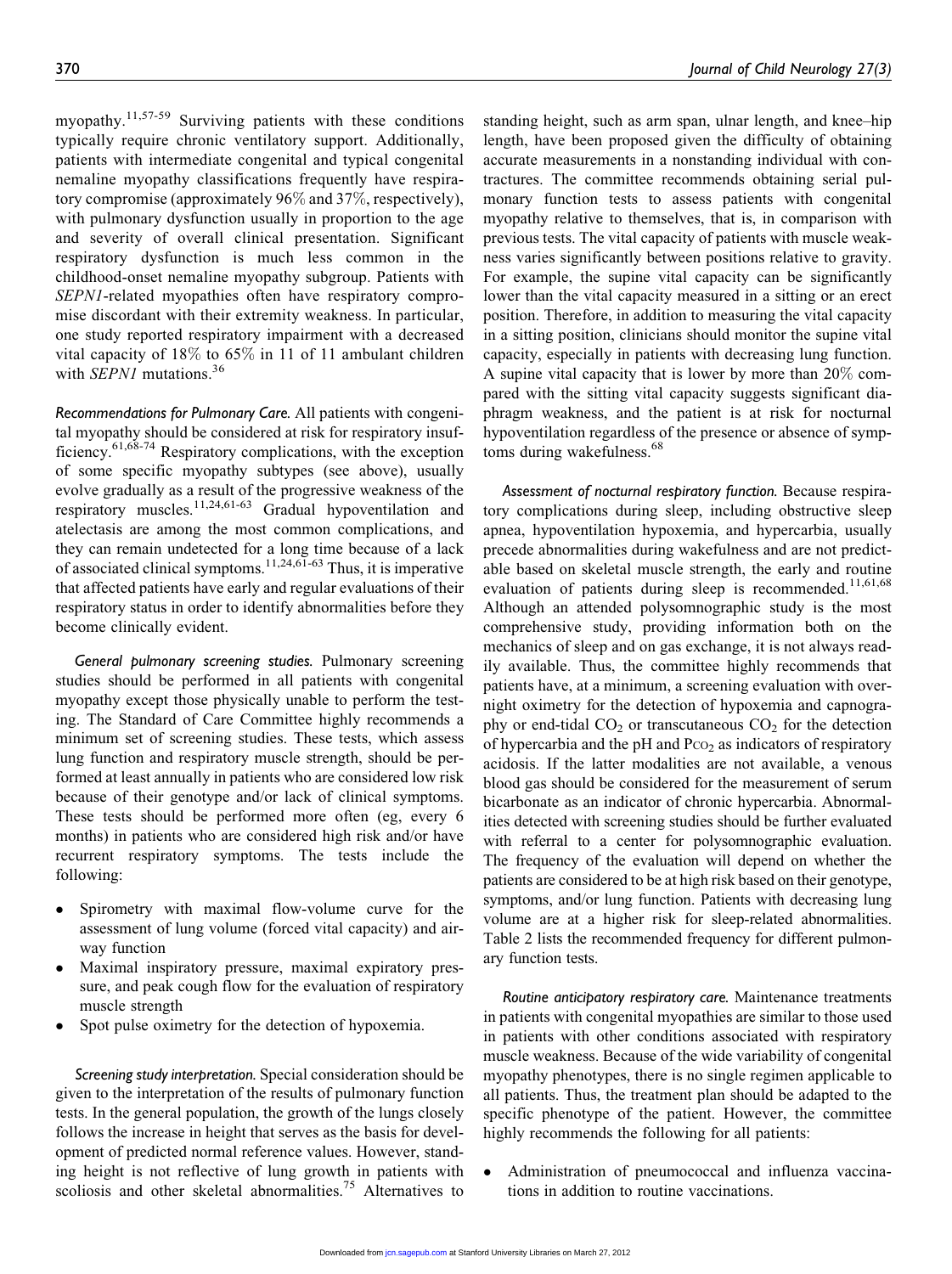| Table 2. Recommended Frequency of Pulmonary Function Tests for Congenital Myopathies |  |  |  |  |  |
|--------------------------------------------------------------------------------------|--|--|--|--|--|
|--------------------------------------------------------------------------------------|--|--|--|--|--|

| Test                                                                                           | Frequency                                            |  |  |
|------------------------------------------------------------------------------------------------|------------------------------------------------------|--|--|
| Highly recommended                                                                             |                                                      |  |  |
| Spirometry sitting <sup>a</sup>                                                                | $6-12$ mo                                            |  |  |
| Maximal inspiratory pressure, maximal expiratory pressure                                      | $6-12$ mo                                            |  |  |
| Peak cough flow                                                                                | $6-12$ mo                                            |  |  |
| Overnight oximetry with measurement of $CO2$<br>(CBG, transcutaneous $CO2$ , end-tidal $CO2$ ) | Annually, if polysomnography not available           |  |  |
| Recommended                                                                                    |                                                      |  |  |
| Spirometry supine in addition to sitting                                                       | $6-12$ mo                                            |  |  |
| Comprehensive pulmonary function tests including lung volumes                                  | Annually                                             |  |  |
| Oximetry spot check and/or venous bicarbonate                                                  | $6-12$ mo                                            |  |  |
| Attended polysomnography                                                                       | 1-2 y if stable, sooner if change in baseline status |  |  |

<sup>a</sup>Spirometry is indicated for children older than 5 years.

- $\bullet$  Use of mechanical or manual assisted cough techniques including mechanical insufflation–exsufflation, air-stacking, and manual assisted cough when the patient's cough is ineffective. Impaired cough can independently contribute to recurrent chest infections and respiratory insufficiency by compromising clearance of airway secretions. Of note, it is highly recommended that patients and their caregivers familiarize themselves with these techniques during a period of clinical stability.
- $\bullet$  Familiarity with secretion mobilization in addition to airway clearance techniques and use as indicated based on the patient's specific phenotype and the severity of respiratory muscle weakness. Individuals with severe respiratory muscle weakness may benefit from scheduled secretion mobilization and airway clearance 1 to 2 times daily even when they are clinically well. The type of secretion mobilization technique (manual or mechanical percussion, high-frequency chest wall oscillation, or intrapulmonary percussion ventilation) should be determined by the patients acceptance and tolerance of the technique.
- $\bullet$  Although evidence in the literature is limited for the use of preventive insufflation to improve chest wall expansion and lung recruitment as well as growth, the committee recommends that in the setting of early respiratory muscle weakness, use of chest wall expansion to improve chest compliance is beneficial.
- $\bullet$  Bronchodilators and mucolytics are not recommended but may be of benefit when clinically indicated during acute deterioration. Their efficacy has not been established.

Noninvasive ventilatory support. Noninvasive positive pressure ventilation is a recommended modality in the treatment of respiratory complications in neuromuscular diseases.<sup>61,71-74,76,77</sup> The use of bilevel positive airway pressure noninvasively is recommended to treat hypoventilation associated with congenital myopathy. Bilevel positive airway with a backup respiratory rate provides respiratory muscle rest while facilitating ventilation. Continuous positive airway pressure is not recommended for the usual respiratory complications of congenital myopathy and does not treat hypoventilation. Patients with congenital myopathies lack adequate inspiratory muscle strength during sleep to generate an adequate breath. Patients with chronic respiratory insufficiency, sleep disordered breathing based on sleep study results, recurrent respiratory infections, and chronic atelectasis are candidates for noninvasive positive pressure ventilation. The goal is to use noninvasive positive pressure ventilation at night to improve lung expansion, improve gas exchange, and provide respiratory muscle rest. Secretion mobilization and assisted cough techniques should continue to be used as needed day and night. Progressive or acute respiratory insufficiency, for example, as a result of an acute respiratory infection, may require the addition of daytime noninvasive positive pressure ventilation to maintain adequate ventilation.

Invasive ventilation. Respiratory failure with significant hypoxemia and hypercarbia nonresponsive to noninvasive positive pressure ventilation requires intubation and mechanical ventilation. Invasive ventilator support may be required in the setting of acute respiratory failure associated with illness or may be associated with chronic respiratory insufficiency. It also is used in temporary settings such as operative procedures.

Tracheotomy. Tracheotomy can be considered when noninvasive positive pressure ventilation is required continuously 24 hours per day or if the patient has repeatedly failed extubation following invasive ventilation. The family should be involved in all discussions considering tracheotomy. In selected situations of continuous bilevel positive airway pressure, it may be beneficial to continue mechanical ventilation via a tracheotomy tube in order to optimize neurodevelopment and independence. In these settings, the performance of a tracheotomy is not an emergency.

Acute respiratory failure. Respiratory support should be instituted promptly. When possible, noninvasive positive pressure ventilation and intensive airway clearance should be used. Invasive ventilation should be used when noninvasive positive pressure ventilation fails or in cases of acute severe respiratory failure unless the patient and/or parents or legal guardians have explicitly expressed their opposition to this intervention. For example, during an acute illness, acute severe respiratory failure with hypercapnia and hypoxemia may be best managed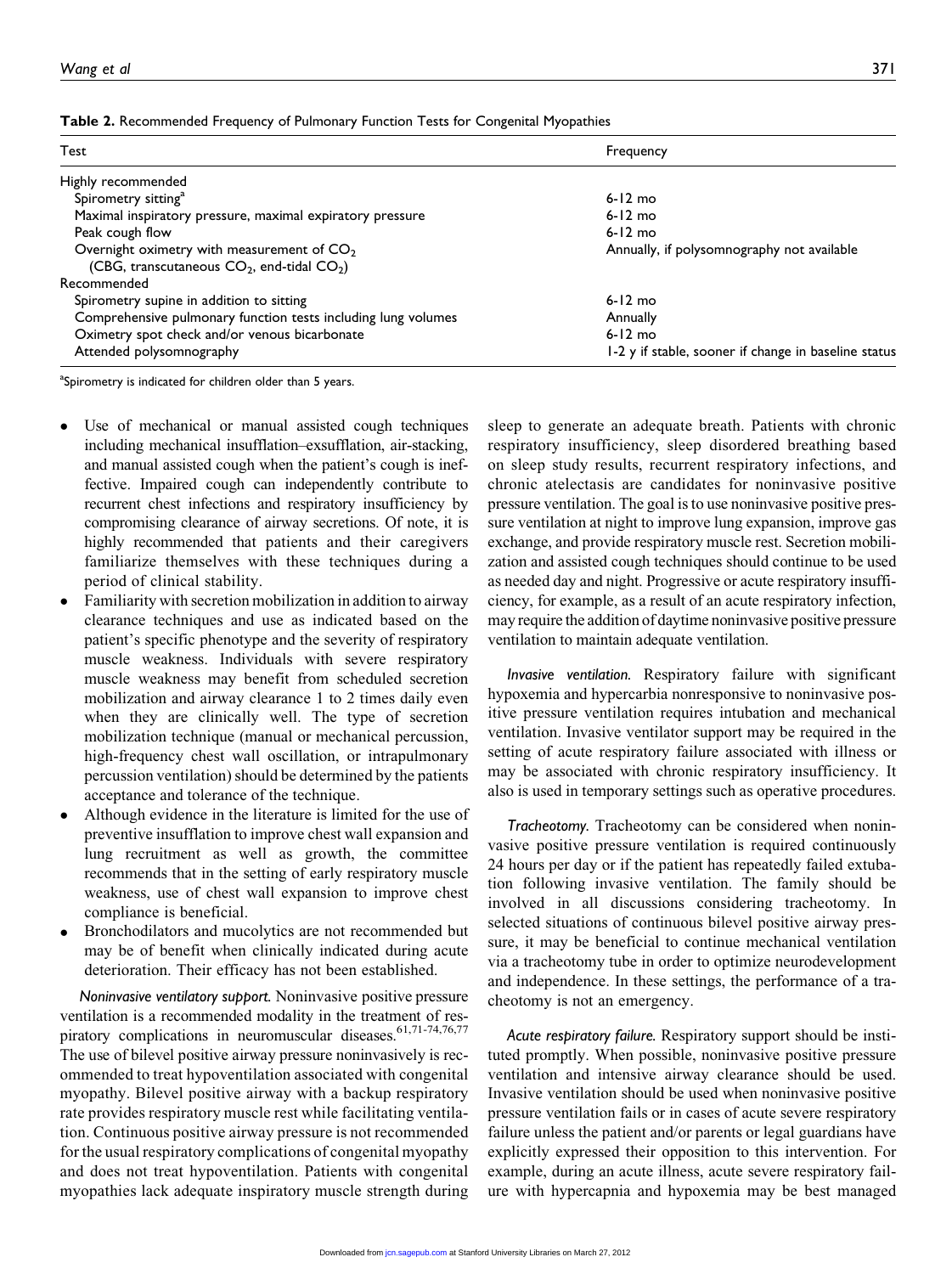with endotracheal intubation. When patients require invasive ventilation, efforts should be made to optimize secretion mobilization and airway clearance and extubate to noninvasive positive pressure ventilation as soon as their condition allows.

Chronic respiratory failure. Invasive ventilation for chronic respiratory failure may be necessary in some individuals with congenital myopathy. A particularly vulnerable time is during infancy, when neonates with severe congenital myopathy may have limited respiratory effort and thus require endotracheal intubation and mechanical ventilation. Chronic respiratory failure requiring invasive, 24-hour ventilator support outside of the neonatal period is relatively uncommon in congenital myopathies. The most important exceptions are X-linked myotubular myopathy and severe congenital nemaline myopathy.<sup>11,57-59</sup> In some situations, long-term ventilation may not be desired, and options for care should be discussed with the family and medical team. The topic of palliative care is discussed in detail in a recently published standard of care for congenital muscular dystrophies.<sup>78</sup>

Perioperative management. Airway management during operative procedures is a special challenge in patients with congenital myopathies. Patients frequently need ventilator support postoperatively. Anesthesia alone, even during a minor procedure, carries the risk of prolonged respiratory depression and thus the potential need for prolonged respiratory support. Noninvasive positive pressure ventilation is often required in the perioperative/postsurgical period as a bridge to recovery from anesthesia. In addition, if additional respiratory support is anticipated postoperatively such as following spinal fusion procedures, consideration should be given to either initiating noninvasive positive pressure ventilation preoperatively or anticipating extubation to noninvasive positive pressure ventilation postoperatively.<sup>79</sup>

#### Additional Considerations

Respiratory illnesses. Because patients with muscle weakness have poor respiratory reserve, they may develop disproportionately severe symptoms even with relatively mild respiratory infections. Factors that negatively influence pulmonary status during an acute respiratory illness include weak cough and poor mobilization and clearance of airway secretions. Airway secretions are increased with intercurrent viral illness and can contribute to the development of mucus plugging and atelectasis. In addition, viral respiratory infections may predispose to a secondary bacterial infection. Therefore, it is recommended that during an acute illness with increased respiratory symptoms, a chest radiograph, spot pulse oximetry, and blood gas reading (venous or capillary) be obtained to detect the presence of pneumonia, atelectasis, acute hypoxemia, and/or hypercarbia. If possible, spirometry and measurement of peak cough flow should be considered.

Recommended interventions are based on the severity of respiratory muscle weakness and include frequent respiratory secretion clearance with assisted cough techniques, for example, CoughAssist device and/or manual cough assist as often

as needed to facilitate cough. Antibiotics are often used prophylactically, as the consequences of bacterial pneumonia can be life-threatening for this population. Patients using noninvasive positive pressure ventilation may require increased use during the day as well as during sleep. Secretion mobilization techniques should be performed more frequently including manual or electric percussion or high-frequency chest wall oscillation or intrapulmonary percussive ventilation followed by using secretion clearance techniques (eg, CoughAssist).

Control of oral secretions. Patients with congenital myopathies frequently develop difficulty managing oral secretions in the neonatal and childhood periods because of excessive salivation and/or poor oral motor control. Excessive oral secretions can result in pulmonary complications such as aspiration and can have a significantly negative social impact. Therefore, control of oral secretions is essential to overall care of patients with congenital myopathies.

More detailed recommendations for control of excessive oral secretions are addressed later in the section on gastrointestinal/nutrition/oral care.

#### Orthopedics and Rehabilitation Care Guidelines

Orthopedic complications are frequently encountered in congenital myopathies.<sup>1,9,11,36,37,42,80-84</sup> They are particularly prominent in patients with  $RYR1$ <sup>82,83</sup> and SEPN1-related<sup>36,37</sup> myopathies. The overall recommendations for this group of patients are to maximize function and independence through the following:

- $\bullet$ Promotion of physical activity and avoidance of inactivity
- $\bullet$ Prevention and correction of deformities
- $\bullet$ Maintenance of bone health
- $\bullet$ Management of pain
- $\bullet$ Education and dissemination of information on therapy
- $\bullet$ Provision of assistive technology to maximize function
- $\bullet$  Access to appropriate specialized orthopedic management when necessary.

#### General Guidelines Related to Orthopedic and Rehabilitation Management

Exercise. To maintain and maximize muscle strength, we advise regular symmetrical endurance exercise, ideally concentric in character, and the inclusion of recreational activities in the exercise plan. Exercise is to be encouraged to maintain muscle function. There is no evidence that exercise is harmful in this group of diseases, as some believe is the case in the muscular dystrophies. Symmetrical endurance exercise regimens should be done on a regular basis. Although there is no direct evidence to specify frequency or intensity of exercise in congenital myopathies, consensus suggests (as in healthy children) a minimum recommended frequency of 2 to 3 times per week. Exercise-induced fatigue and muscle soreness should be avoided. If they are present at a particular level of activity, this should be used as a guide to modulate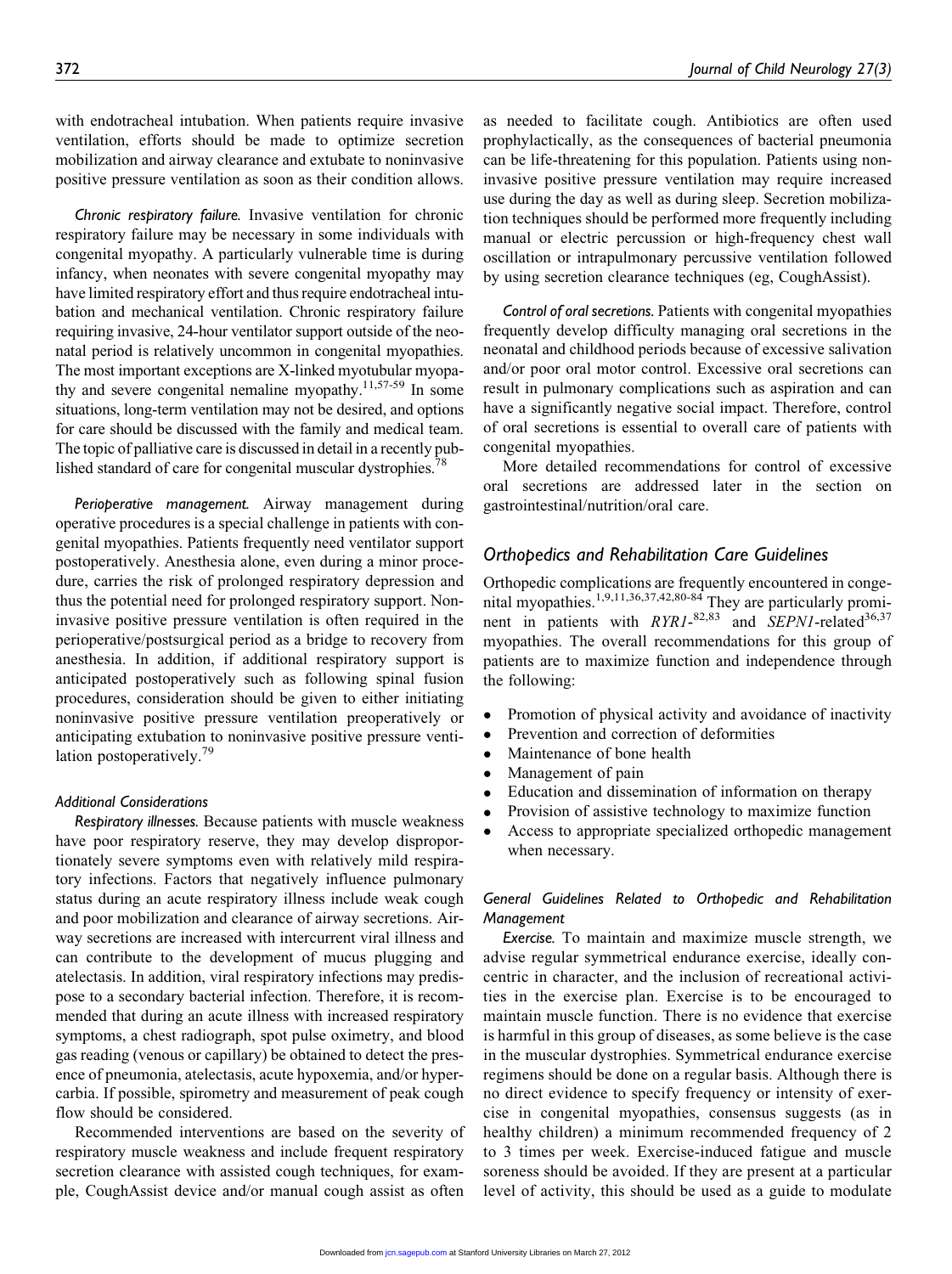exercise intensity. High-impact sports should be avoided because of increased risk of injury.

Standing. Standing is strongly recommended even for extremely weak children and can be facilitated through upright or supine standing frames, parapodiums, and orthotics. Contracture management through stretching programs and orthotics will help to maintain the ability to stand. Standing will assist in contracture management and with the development of trunk, pelvic, and head control. Standing also serves as a precursor to ambulation and helps to promote self-esteem. Bone strength and development can be improved by standing. Caution is needed when positioning patients into standing frames, especially those with joint contractures and osteopenia. Patients can suffer pathological metaphyseal fractures of the femur or tibia, especially at the knee region, with relatively excessive tightening of supportive straps or pads.

Assisted ambulation and mobility. Promotion of independent mobility is essential to patients with congenital myopathies and is often accomplished using assisted ambulation or manual or power wheelchairs. Functional mobility should be maintained throughout life. Power wheelchairs can be provided to children as young as 2 years of age when appropriate. Seating systems for manual and power wheelchairs should provide effective support to maintain pelvic, trunk, and spinal balance and pressure relief. Lap belts must be provided for safety in all vehicles, whereas chest straps and head and neck supports may be advisable in some. Adapted vehicles and environmental modifications may be needed when power wheelchairs are provided. When ready for driving, patients will need adapted driver education programs.

Joint range of motion. Recommendations for maintaining joint range of motion include passive and active-assisted stretching, static and progressive splinting (orthotics), and serial casting. Orthoses are used for improved postural control and to minimize contracture formation. Orthotics can be used to maximize independent mobility and in the context of a static standing program. Truncal bracing can be used to stabilize the spine in either sitting or standing positions. Botulinum toxin (Botox) is contraindicated in skeletal muscle for children with primary muscle disease for any indication. Botox causes muscle paralysis, and by the time it wears off in 3 to 6 months, the disuse atrophy in muscle superimposed on the primary muscle disease markedly delays rehabilitation or may render the patient nonambulatory.

Safety considerations related to ambulation. Safety and prevention of falls are primary considerations for both the patient and care providers. Use of lifts for transfers is encouraged. Environmental modifications for home, school, and work include ramps, rails, shower chairs, stair glides, and lifts (or hoists). Assistive devices that increase independence include mobile arm supports, bath aids, reachers, and canine assistants. To allow full access to the school curriculum, educational and teaching assistants may be required.

Scoliosis Management. Scoliosis (lateral curvature of the spine) is very common in the congenital myopathies, and early detection and management are essential. Worsening deformity negatively affects pulmonary and cardiac function, is often cosmetically unacceptable, makes seating difficult owing to associated pelvic obliquity and truncal deformity, can worsen the ability to walk, and frequently becomes painful. Referral to a pediatric orthopedic surgeon is warranted when scoliosis is detected.

Nonambulatory children without the ability to sit by 18 to 24 months of age can benefit from a soft spinal orthosis to assist with sitting balance. Such devices are often used for short intervals in the morning and late afternoon but are not necessary for recumbent or nocturnal use. Use of these orthoses is generally temporary since most children develop independent sitting balance.

A spinal examination by clinical observation should be done at every visit with the patient in sitting or standing positions. In nonambulatory children, sitting baseline radiographs in anterior–posterior and lateral projections are taken at the first sign of clinical scoliosis and every 6 months if the curve is worsening. The lateral film also allows for detection of kyphosis. A spinal orthotic is warranted for curves between  $20^{\circ}$  and  $40^{\circ}$  in the sitting position. Orthoses must strike a balance between stabilizing the spine, correcting the deformity, maintaining comfort, not negatively affecting respiration, and allowing for oral and G-tube nutrition. Many types of braces have been developed and are often specific to different institutions and different countries.<sup>85-87</sup> They are not necessary for recumbent or nocturnal use. Progressive curves beyond  $50^{\circ}$  prompt consideration of spinal surgery. Growing rods are indicated in some children less than 10 years of age to allow for correction of deformity and internal stabilization while growth of the spine continues. Spinal systems with 2 rods are currently used, but this technique is relatively early in development and complications can occur, although many favorable results are seen.<sup>85,88</sup> When the child is at or close to skeletal maturity, the growing rods are removed or incorporated into a full posterior spinal fusion from the upper thoracic region into the pelvis. Many surgeons still prefer to use spinal orthoses to stabilize scoliotic curves even greater than  $50^{\circ}$  in the first decade of life and then perform definitive spinal fusion early in the second decade when most or all of spinal growth is completed. If the deformity remains flexible, decreasing significantly when the patient is supine or in brace, this approach can still lead to good results. If the deformity becomes rigid, delay of surgery can compromise the long-term value of spinal fusion since significant correction of deformity may not be achievable even with surgery. The timing for definitive spinal fusion is classically based on Tanner staging, Risser staging, and bone age determination on wrist and hand radiographs rather than chronological age alone. In severe neuromuscular disorders, patients often undergo fusion at 11 to 13 years of age.

In ambulatory children, standing baseline radiographs are taken with initial clinical curve detection and then annually. There is consideration of orthotic treatments for curves  $20^{\circ}$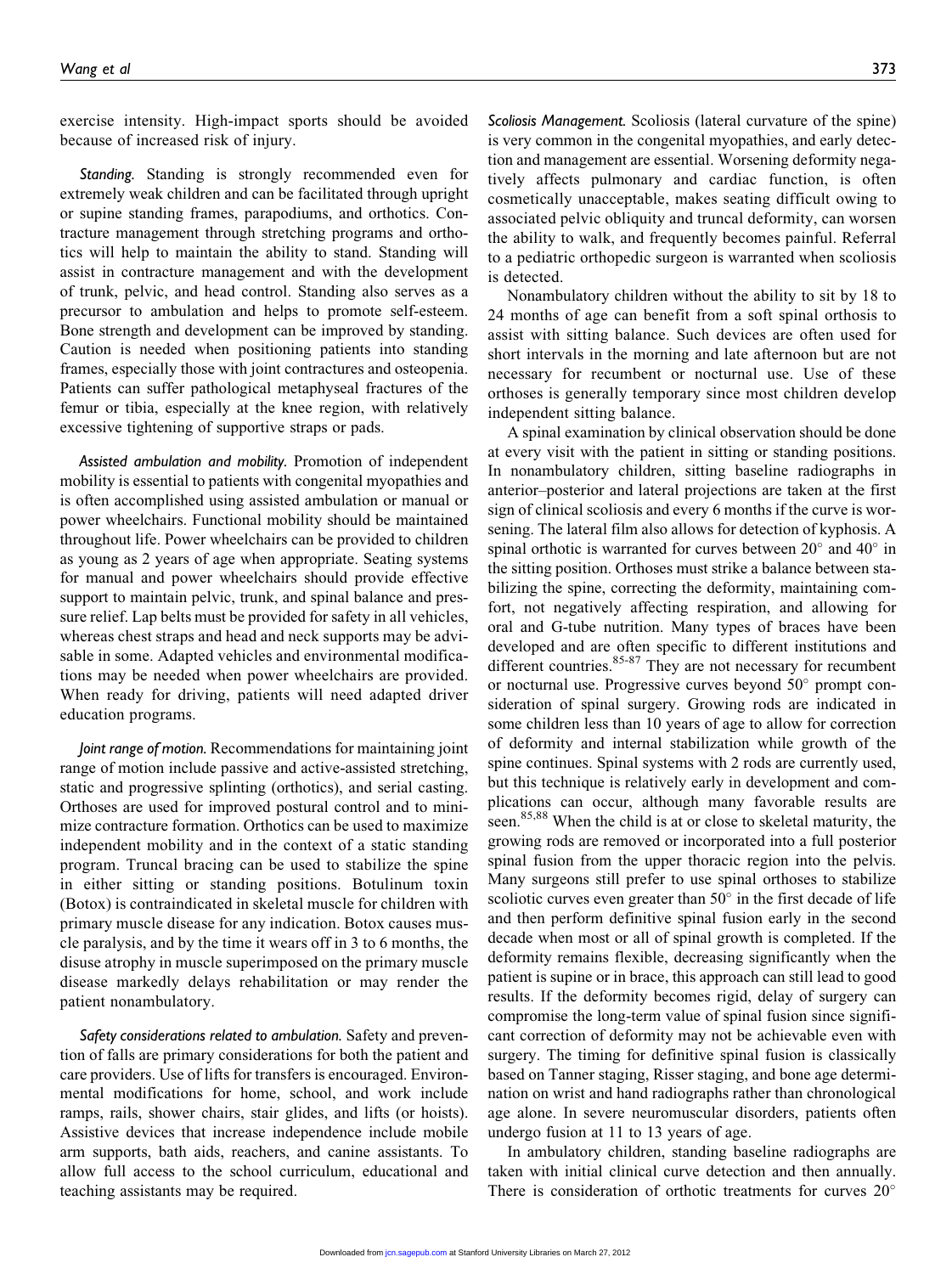to  $40^{\circ}$  if ambulatory function is not disturbed by bracing. Growing rods are considered in children less than 10 years of age for curves greater than  $40^\circ$ . Posterior spinal fusion is done for patients 12 years and older for curves greater than  $50^\circ$ . Curve correction extends from the upper thoracic region into the lower lumbar region and avoids fusion to the pelvis to preserve ambulation. Spinal fusion surgery may need to be deferred until the child becomes nonambulatory if it appears likely to interfere with or cause loss of ambulation.

In children too weak or malnourished for surgery, or in accordance with family or patient preference, spinal support can be continued after skeletal maturation with brace or wheelchair modifications. Of note, unlike the situation in healthy children with idiopathic scoliosis, neuromuscular scoliosis deformity can continue to worsen after skeletal maturity.

#### Additional Specific Orthopedic Management Issues

Congenital hip subluxation or dislocation. Hip subluxation or dislocation at birth is particularly common with central core (RYR1related) myopathies but can occur in any variant. Owing to this high incidence, hip ultrasound is warranted in the early postnatal period along with careful clinical hip examination. When present, these hip disorders are treated, in most centers, with flexion– abduction splinting (Pavlik harness), similar to management in the otherwise healthy child. This tends to reposition the femoral head deeply into the acetabulum and stabilize it there sufficiently well for capsular tightening and cartilage and bone remodeling to hasten normal hip development. Patients with central core myopathy, however, are prone to develop hip contractures either associated with hip dysplasia at birth or developing or worsening with several weeks of immobilization in the fixed position. Results are not as favorable as in healthy children, but improved to normal hip position is preferable to untreated persistent dislocation or subluxation that proceeds to dislocation. Owing to the incidence of contractures, immobilization greater than 10 to 12 weeks should be avoided. If contractures occur, there may be the need for lengthy physical therapy to regain motion after repositioning of the hip or, on occasion, surgical musculotendinous releases. The majority of those patients with congenital myopathy who develop hip subluxation and dislocation generally do so with time, however, over a period of several years. This leads to the consideration that dislocatable or subluxatable hips at birth represent a variant of developmental dysplasia of the hip superimposed on but separate from the congenital myopathy. This view is supported by the high number of breech presentations reported in central core myopathy patients and the early ligamentous laxity that accompanies most myopathies, both of which predispose to hip malposition. Patients can benefit from the Pavlik harness splinting, especially since the eventual prognosis of the myopathy in any patient is difficult to determine in the newborn. The high level of reducibility in these patients predisposes to better results the earlier the hip diagnosis is made, that is, in the neonatal period or first few weeks of life. Persisting displacement after 1 year of age may warrant more invasive surgical procedures (open reduction, osteotomies) dependent on the severity of the child's myopathy.

Hip subluxation or dislocation in nonambulatory children. Hip subluxation or dislocation developing with time in the nonambulatory child can be managed as follows: the children are observed with clinical hip assessments at each visit. There is no consensus of opinion as to the essential need for keeping hips located in all nonambulatory children in the absence of pain or significant clinical symptoms. Many children with myopathies have unilateral or bilateral hip dislocations and remain asymptomatic throughout life. Unilateral hip dislocation may warrant operative correction as it can worsen sitting balance and increase the likelihood of lumbar scoliosis. If severe or continually troublesome pain develops, major surgical correction may be considered. This should involve not only adductor and iliopsoas tendon releases but also proximal femoral varus-shortening derotation osteotomy to reduce the femoral head into the acetabulum and often an acetabular redirection or augmentation procedure to increase femoral head coverage and diminish the likelihood of recurrence.

Hip disease in ambulatory children. This is managed with the following considerations. Surgery is rarely considered in ambulatory patients with proximal hip muscle weakness and hip subluxation or dislocation because hip relocation surgery may significantly compromise ambulation by further hip abductor and flexor muscles. If surgery becomes necessary for intractable pain, the patient and family must recognize the likelihood of worsening gait and even loss of ambulation.

Knee flexion contractures. Surgery is rarely indicated for knee flexion contractures, especially in nonambulatory patients. Treatment is warranted, however, with stretching, night splints, or serial casts to minimize the extent of the problem. Worsening knee contractures beyond  $15^{\circ}$  to  $25^{\circ}$  in nonambulatory patients that prevent them from using a stander or in ambulatory patients that prevent them from continuing to walk may warrant surgical correction. Medial hamstring tendon lengthening or (rarely) bone surgery to hyperextend the distal femur can be considered, although precautions must be taken to prevent posterior neurovascular stretching.

Foot and ankle deformities. For newborn club feet, treatment is warranted similar to that done in the healthy child with club feet. This includes serial casting, percutaneous heel cord lengthening, and nighttime splinting. If the child is clinically stable, the casting treatment can begin in the newborn nursery or newborn intensive care unit.

The older neuromuscular patient with acquired club foot may require tendo-Achilles or gastrocsoleus muscle lengthening, tendon transfers (tibialis anterior tendon transfer), and calcaneal osteotomies for foot correction.

#### Surgical and Postsurgical Management

Anesthetic consideration and concern for malignant hyperthermia. Malignant hyperthermia is always a concern in myopathy patients undergoing general anesthesia. Virtually all cases in the past have been associated with use of muscle relaxants such as succinylcholine and inhalational agents such as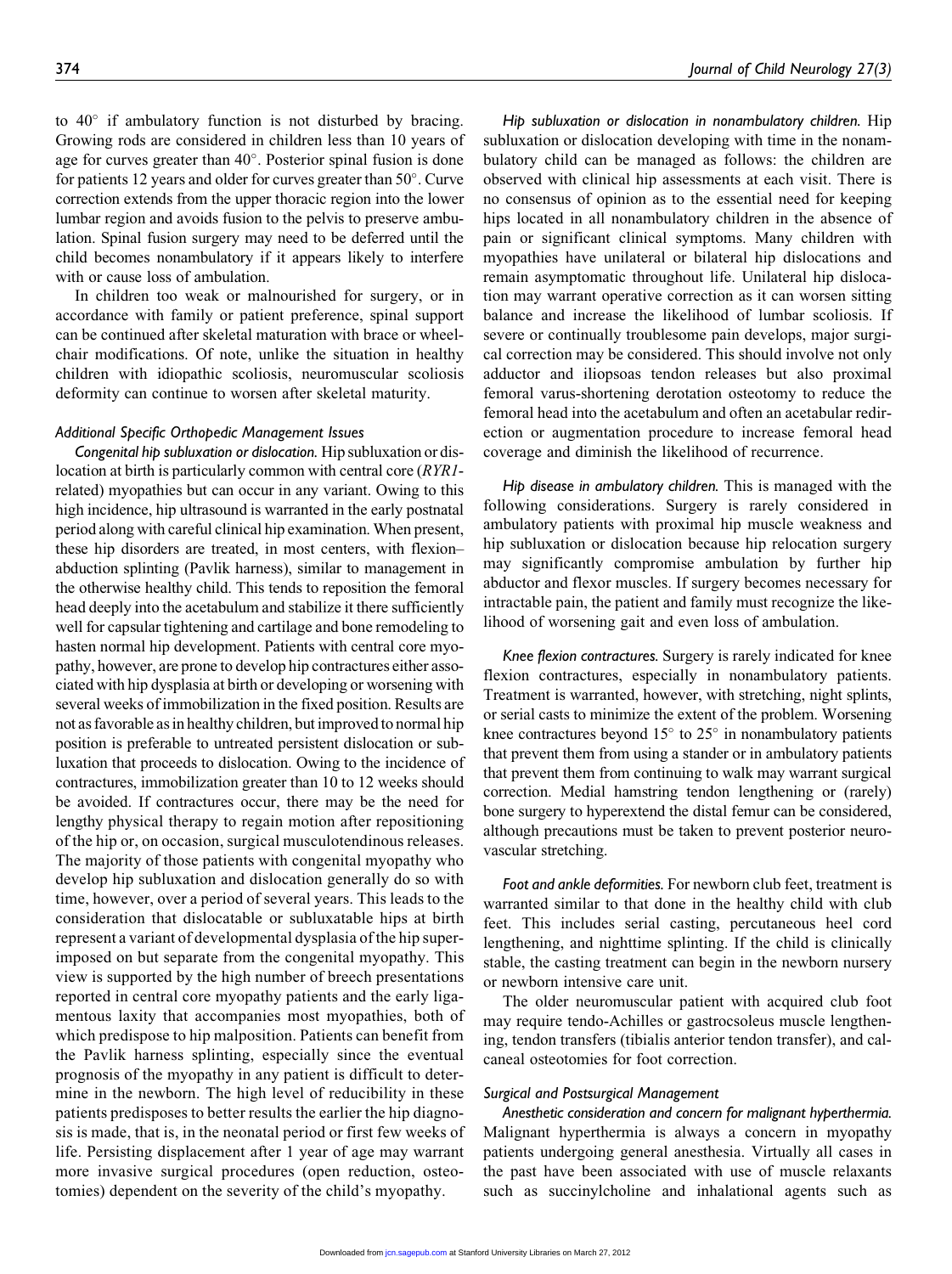halothane.<sup>89-91</sup> Malignant hyperthermia is a pharmacogenetic disorder in which volatile (halogenated inhalation) anesthetics trigger a sustained release of  $Ca^{2+}$  from the sarcoplasmic reticulum that lead to muscle rigidity, hypermetabolism (hyperthermia), and rhabdomyolysis and death. $90$  The term "anesthesia-induced muscle injury" is used by some to encompass malignant hyperthermia, acute rhabdomyolysis, and hyperkalemic cardiac arrest. Malignant hyperthermia risk is highly specific for association with RYR1-related myopathies, but cases have been recorded in other variants of congenital myopathy.

Rather than attempting to determine or predict the likelihood of malignant hyperthermia with any specific type of congenital myopathy or specific gene defect, it is safest for anesthesiologists to consider any patient with a neuromuscular disorder to potentially have malignant hyperthermia. Anesthesiologists should use clean technique and avoid succinylcholine and inhalational agents (other than nitrous oxide) by using alternative intravenous agents with known high safety profiles. The term clean technique refers to using only anesthesia machines and equipment specifically cleaned immediately prior to operation on patients with neuromuscular disorders so as to remove all traces of anesthetic agents used for other patients in previous procedures. Additional precautions include extensive monitoring of cardiopulmonary parameters, availability of dantrolene, capnography to measure  $CO<sub>2</sub>$  concentration, and intensive care unit support. Dantrolene sodium is a direct-acting skeletal muscle relaxant. It should be present on the anesthesia cart for any patient with a neuromuscular disorder undergoing anesthesia. In many centers dantrolene is always present as part of the anesthesia setup for all surgical procedures. Although there is a universal agreement that succinylcholine (a depolarizing neuromuscular blocking agent) is not indicated for neuromuscular disorders, some anesthesiologists in specialty hospitals point to the value of volatile anesthetics and potential disadvantages of alternative techniques for disorders not clearly associated with malignant hyperthermia.<sup>90</sup> Concern exists, however, that the congenital myopathies are sufficiently rare that statistical certainty of safety using inhalational agents remains difficult if not impossible to determine. In addition, many patients with a suspected myopathy undergo surgery without a known histopathological or genetic diagnosis. If symptoms of malignant hyperthermia occur intraoperatively, the surgery is stopped, all anesthetic agents are immediately discontinued, increased oxygen is given, and dantrolene sodium by intravenous injection is started at a dose of 1 mg/kg to a maximum level of 10 mg/kg.

Lower extremity fractures and surgery. It is essential to make extensive efforts to maintain ambulation during fracture healing and after corrective lower extremity surgery. Prolonged disuse of muscle by limb immobilization without walking leads to increased atrophy and either greatly prolongs rehabilitation or in some instances leads to full loss of ambulation, even if the bone or soft tissue deformity is corrected. Internal fixation may be warranted in unstable lower extremity fractures, such as use of an intramedullary rod for the femur in a 7-year-old boy. If casts or braces are used for treatment, these should be designed to enable continuing ambulation during healing. Such modifications include lightweight casts and articulated orthoses. After tendon lengthening or tendon transfer surgery, return to ambulation with walkers or crutch assists within 1 to 2 days and throughout rehabilitation is advised.

Upper extremity contractures. Upper extremity management involves maintaining range of motion at shoulder, elbow, wrist, and hand. Wrist and hand splints are particularly helpful. Occupational therapists should be consulted for help with activities of daily living and for school functioning. Elbow splints can be used to diminish flexion contractures. Surgery is rarely indicated for elbow flexion contractures. Anterior releases at the elbow joint with biceps lengthening run the risk of weakening elbow flexion, which worsens function. In addition, stretching of the neurovascular bundle and early recurrence of deformity limit the value of surgery.

Maintenance and Management of Bone Health. Children with reduced mobility are at increased risk of osteopenia and pathological fracture. As such, interventions to maintain bone health are essential in children with congenital myopathies. Muscle interaction with bone by mobility, physical activity, and even by standing maximizes normal bone development. Vitamin D should be supplemented at 400 IU daily in all children, and serum 25-hydroxyvitamin D levels should be measured annually to ensure normal blood levels. Calcium intake should be maintained at the recommended daily intake through diet or supplementation. Pubertal assessment (Tanner staging) should be undertaken from age 11 years to monitor the pubertal progression. A fracture history should be included in routine visits and inquiries made as to bone pain.

More intensive bone health evaluation should be undertaken in children who sustain a pathological fracture (low-impact long bone or vertebral) or 2 or more traumatic fractures, experience bone pain, or demonstrate severe osteopenia on plain radiographs or when reduced bone strength may have resulted in orthopedic instrumentation failure. Further assessments include bone density evaluation by dual energy x-ray absorptiometry or quantitative computed tomography. These studies should be performed and interpreted in pediatric facilities with sufficient expertise and experience. A lateral thoracolumbar spine radiograph should be performed to look for vertebral compression fractures. Additional causes of secondary osteopenia such as pubertal delay, celiac disease, and thyroid disorders should be investigated and treated. Once coexistent medical causes of osteopenia have been excluded and dental assessment undertaken, bisphosphonate therapy should be considered. This therapy should only be prescribed by a physician experienced with its use.

## Gastrointestinal, Nutritional, and Oral Care Guidelines

Introduction and Literature Review. Infants and children with congenital myopathies often have feeding and swallowing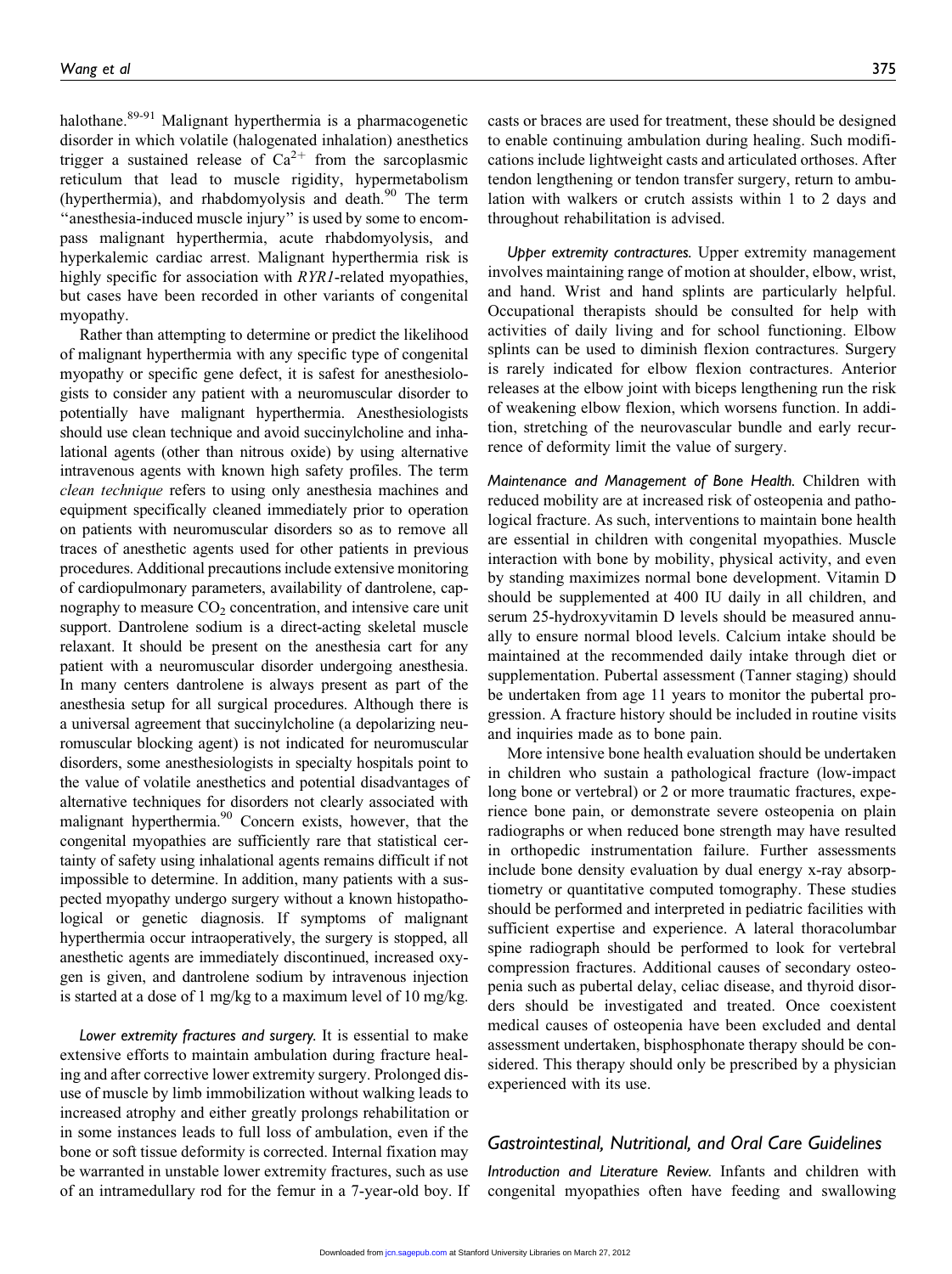impairments that can affect many aspects of their general health, including growth, pulmonary function, oral health, and energy and activity level. The care and management recommendations of the Standard of Care Committee are based on the existing medical literature, extrapolation from data of other neuromuscular diseases, online survey results, and expert opinion.

There is a paucity of medical literature describing specific gastrointestinal, nutritional, and oral care issues for children with congenital myopathies. Therefore, one must additionally consider literature from other similar neuromuscular diseases such as myotonic dystrophy and spinal muscular atrophy. The most comprehensive review specific to feeding issues in children with congenital myopathy relates to nemaline myopathy, with which poor growth is a very common problem. $92$  Feeding issues are commonly observed in the first year of life of children with nemaline myopathy, but they tend to improve with increasing age.<sup>11</sup> Feeding difficulty was observed in 17 of 19 children evaluated, with the majority of them presenting in infancy with a weak suck. Alternative feeding with gastrostomy tube was frequently needed. Improvement in growth and decrease in recurrent respiratory problems were common after gastrostomy tube placement.

Results of Online Survey on Feeding and Nutrition Care Issue. Areas of concern identified from the survey included weak suck, feeding and swallowing problems, failure to thrive, excessive secretions, aspiration, drooling, and problems with gastroesophageal reflux and constipation.

Methods of growth assessment most frequently mentioned were height and weight as well as dietary assessment carried out frequently in the first years of life. A multidisciplinary team was recommended to provide infants and children with a comprehensive evaluation and treatment.

Craniofacial issues identified in the survey included lower facial weakness, poor oral hygiene, dental care, malocclusion, high arched palate, and jaw contractures.

#### General Recommendations

Swallowing and nutrition. Orofacial and bulbar weakness, a distinctive feature of congenital myopathies, may result in a weak suck and swallowing dysfunction at birth in the severely affected neonate. The infant may present with drooling, prolonged feeding times, failure to gain weight, aspiration, and gastroesophageal reflux. The older child may present with deceleration of linear growth including height and weight and recurrent respiratory infections.

Measurements of growth should be obtained at every clinic visit or at least every 3 months in the infant and should include height and weight. Surrogate measurements for the child who is unable to stand include arm span or ulnar length.<sup>93</sup> Assessment of growth trends will provide the physician and dietician with critical information to make appropriate recommendations. Dietary information is optimally collected by a dietician at each visit to evaluate caloric and micronutrient status. Yearly assessment of calcium and vitamin D levels should be obtained (see also the section on bone health).

The general assessment of an infant or child should include a clinical feeding evaluation by a specialized therapist. This assessment may include an oral motor examination focusing on strength of the oral musculature, visual inspection of the oral cavity structures, and a trial of liquids and food. A video fluoroscopic swallow study is recommended when the clinical examination identifies potential swallowing problems.<sup>94</sup> Absence of a cough during the clinical evaluation should not preclude the video fluoroscopic swallow study, as silent aspiration may be occurring without any overt signs or symptoms. Use of a chest radiograph may help identify lung changes related to chronic aspiration. Nasoendoscopic evaluation of swallow may be helpful when available but is not considered a standard evaluation tool in many institutions.

A multidisciplinary team approach to feeding and swallowing issues in children with congenital myopathy is critical to ensure appropriate evaluation and treatment. The team should include a pediatrician or neonatologist, a pediatric neurologist, a nutritionist or dietician, and a therapist who is an expert in feeding issues in this population.<sup>76</sup> Typically, a speech– language pathologist or occupational therapist has the most expertise. If placement of a gastrostomy tube is warranted, a surgeon or gastroenterologist should be consulted for placement. Endoscopic or laparoscopic approaches should be considered to decrease morbidity and pain. It is recommended that a pulmonologist be consulted when feeding difficulties are observed, as acute and chronic aspiration may lead to shortand long-term pulmonary issues. It is critical to involve the community physician upon discharge to ensure appropriate follow-up.

Management for swallowing impairments in an infant may include positioning of the infant, thickened feeds, caloric enrichment, selection of nipples and bottles, and breast nipple shield to assist the infant with latching on to the breast.<sup>95,96</sup> Oral motor stimulation and training have been recommended, but evidence of effectiveness is mixed. Use of a nasogastric tube should be considered if the above techniques prove ineffective or the infant is not able to meet the caloric needs. If supplemental feeds are provided by a nasogastric or gastrostomy tube, oral stimulation should continue to avoid future oral aversion. A nasogastric tube is not recommended for long-term use. The decision to move from a nasogastric to a gastrostomy tube should be made when there is very slow progress toward the child meeting his or her caloric needs orally. Gastrostomy tube placement should be strongly considered in a child with a very severe myopathy in the newborn period. $97$  Placement of nasojejunal or gastrojejunal tube may also be helpful in the presence of gastroesophageal reflux. Suctioning of the oral cavity may be necessary when an infant is unable to swallow secretions.

Close observation of the nutritional status of the older child is important to ensure appropriate growth. Prolonged mealtimes caused by weak chewing and swallowing may lead to insufficient food intake, weight loss, and recurrent respiratory infections. A gastrostomy tube is recommended when the child is unable to meet caloric needs orally. However, excessive weight gain in children with muscle weakness can also be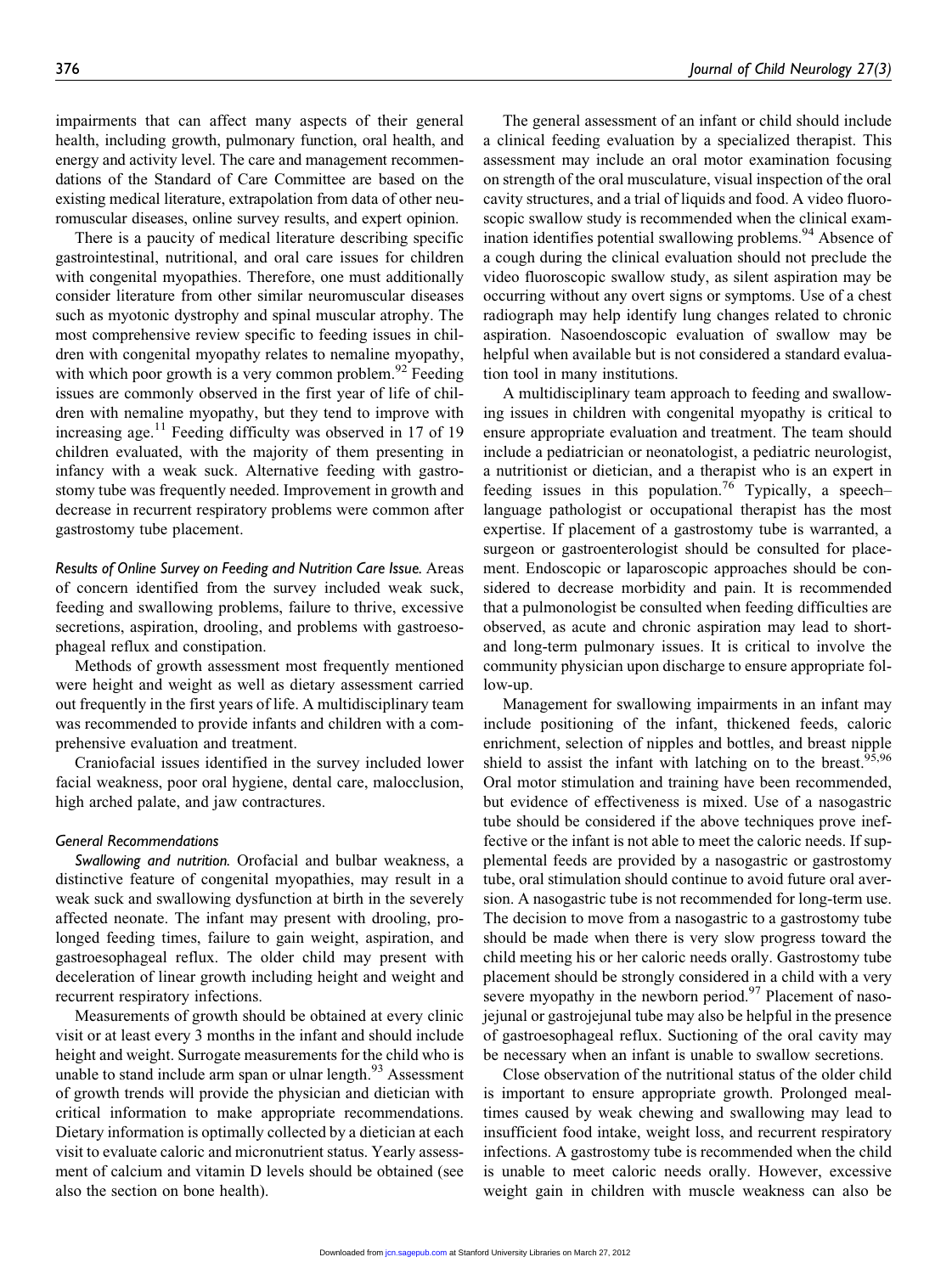problematic, leading to increased difficulty with ambulation or, for those who are wheelchair dependent, more difficulty with transfers. Routine weight checks during clinic visits will allow the providers to identify excessive weight gain and the need to reduce calories.

Gastrointestinal motility. Gastroesophageal reflux is a frequently encountered problem<sup>98</sup> in children with myopathies. Symptoms suggesting gastroesophageal reflux include chest or upper abdominal pain, vomiting, aspiration, and recurrent respiratory infections. These signs of gastroesophageal reflux warrant further assessment and management. Obtaining a detailed history is of primary importance for this assessment. Impedance manometry and pH studies can give additional information in the evaluation of gastroesophageal reflux. However, there is a poor correlation between pH analysis results and occurrence of gastroesophageal reflux. Medical treatment includes proton pump inhibitors,  $H_2$  blockers, and antacids. Nonpharmacological treatments can include thickening of the infant's formula, feeding in an upright position, and positioning the infant or child with the head of the bed slightly elevated. In some cases, antireflux surgery has been shown to improve symptoms.<sup>98</sup>

Gastrointestinal dysmotility, including delayed gastric emptying and constipation, is another common problem with multifactorial causes. Abdominal radiograph can be helpful in demonstrating evidence and magnitude of constipation. Treatment includes ensuring sufficient fluid intake, positioning and mobilization, and the use of stool softeners and laxatives. Some physicians also use prokinetic drugs such as erythromycin.

Excessive oral secretions (drooling). Excessive oral secretion is a common problem that can be a major issue for children with congenital myopathies. This is often due to bulbar and facial weakness, resulting in difficulties with lip closure and swallowing sputum. Different treatment regimes, in addition to suctioning, have been suggested, but there is no consensus on recommendations for the problem of drooling. Lip strengthening exercises (eg, oral screen or wind instrument) have been effective in a few cases. Botulinum toxin injections and salivary gland ligation are not recommended for this group of patients. Anticholinergic drugs administered systemically (eg, scopolamine, hyoscine) may be effective but should be used with care as they may result in thickened secretions leading to more difficulty with airway clearance and constipation. Drooling is clearly an area in need of further research to find appropriate treatment. Such further studies may include an alternative approach for using anticholinergics such as administering atropine topically. A recent small study found encouraging evidence that L-tyrosine supplementation could decrease sialorrhea in children with nemaline myopathy.<sup>99</sup>

Speech and communication. Oral communication can be affected by difficulty in articulation and limited facial expression. The difficulties with speech and articulation are due to weakness of oral motor muscles, weak voice or hypophonia, difficulties with breath control, hypernasality, and abnormal

oral structures.<sup>92,100</sup> The presence of a tracheostomy can also affect communication ability. Problems with communication should prompt a referral to a speech and language pathologist. Other professionals may be consulted for alternative and augmentative communication. Expertise from oral surgeon and ear-nose-throat specialists may be needed. Specific treatments that can be suggested include speech therapy to provide strategies to improve intelligibility such as articulation and breath training and oral motor therapy to normalize oral sensory function and prevent development of oral aversion. Alternative and augmentative communication training may include use of signing, sound amplification, and other assistive communicative devices. In case of hypernasality, a speech prosthesis may be considered. In selected cases, surgical intervention by pharyngoplasty has been documented to have a beneficial effect on speech articulation. A specialty dentist can be consulted if a palatal lift is judged to be beneficial. In selected cases, surgical intervention by pharyngoplasty has been documented to have a beneficial effect on speech articulation.

Oral and dental care. Orofacial problems, including malocclusion, facial deformities as a result of noninvasive ventilation, high arch palate, and poor oral hygiene and dental care, are very common findings in children with congenital myopathy.<sup>101,102</sup> Jaw contractures have been observed in older individuals. Referral to a pediatric dentist is recommended by 1 year of age for initial anticipatory guidance. Parents should be instructed to brush a child's teeth twice daily from the first tooth eruption. In children who have intraoral or extraoral hypersensitivity, parents may find brushing teeth challenging; in such cases, a pediatric dentist can help with desensitization techniques. Primary teeth should be treated when necessary to avoid infection and unnecessary feeding problems.

Routine dental check-ups are recommended every 6 months by a regular dentist in consultation with a pediatric dentist. Referral to an orthodontist for an assessment of malocclusion and/or a high arch palate should be made by age 6 or 8 years. Treatment planning needs to take into account the severity and progression of the neuromuscular disease in consultation with other specialists. Extensive orthodontic treatment in children with very weak facial muscles is not recommended given the high recurrence risk.<sup>103,104</sup> Surgical treatment of severe malocclusion should not be considered given the high risk of serious complications from intubation and anesthesia. To avoid unnecessary dental problems, adolescents and adults should continue to see a dentist on a regular basis.105,106 Use of assistive devices to support independent oral hygiene should be considered and can be provided by an occupational therapist in conjunction with a dentist.

### Transition to Adult Care

Children with congenital myopathies have special health care needs that require planning for health care transitions in adulthood. Successful transition requires an integrated and coordinated care plan involving adult caregivers, patients, and both pediatric and adult medical providers. Discussions with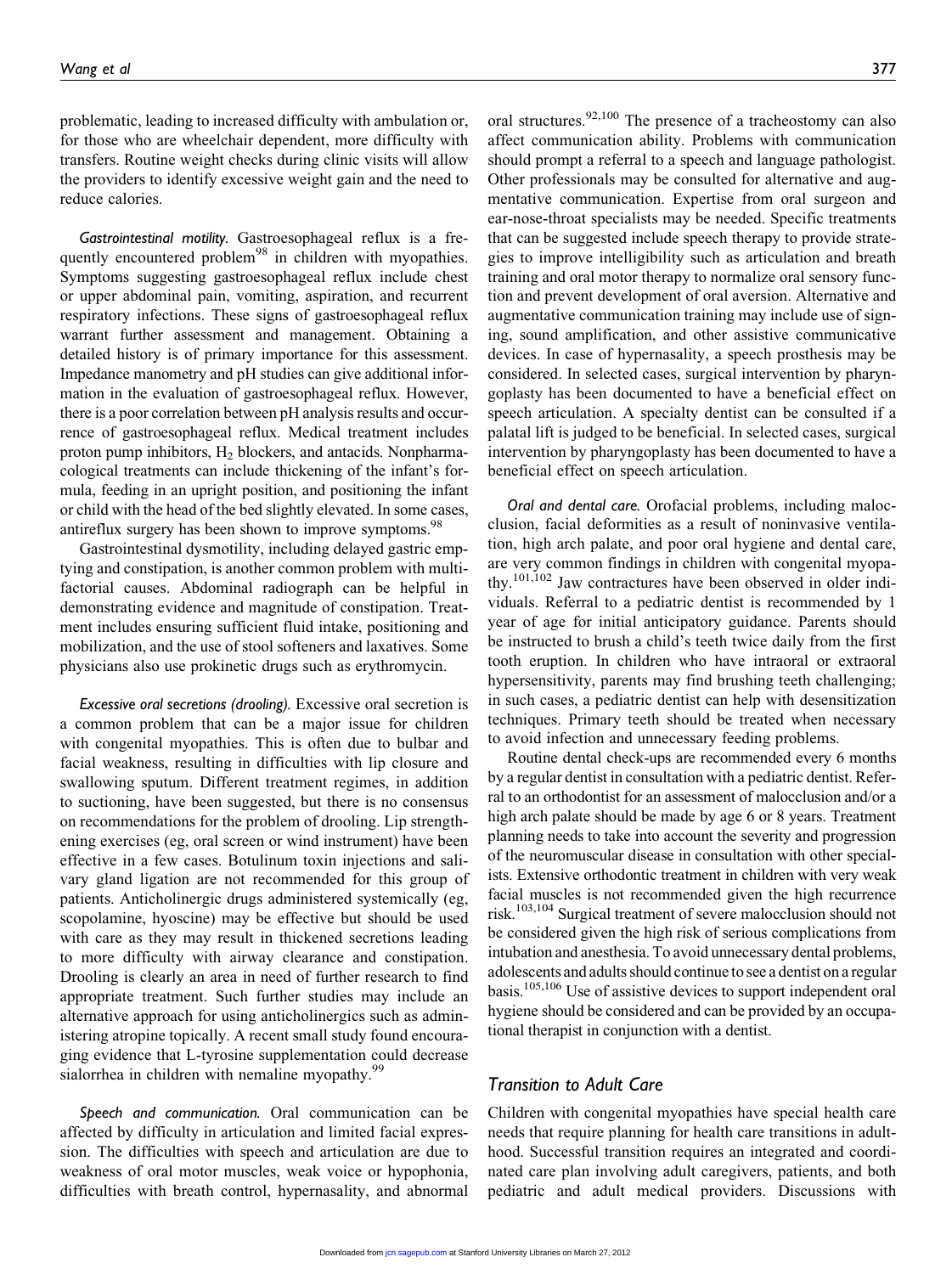adolescent patients must include transition to future adult providers, future adult health care needs, changes in health insurance, and encouraging the adolescent patient to take responsibility for his or her own care.<sup>107,108</sup>

#### Future Research Directions

The International Standard of Care Committee for Congenital Myopathies, after evaluation of the existing medical literature and extensive internal discussions, identified several areas of need in terms of the diagnostic evaluation and clinical care of the patient with congenital myopathies. Foremost among them is the lack of meaningful pharmacological interventions for congenital myopathy patients. In fact, no prospective clinical trial for therapeutic intervention has been conducted for this group of disorders. The other major area requiring future investigation relates to the natural history of these disorders. Comprehensive natural history studies are lacking for essentially all congenital myopathies, which hinders the ability to provide the most comprehensive care recommendations throughout the life span of the patient and also presents a barrier to clinical trial readiness and development. The committee strongly recommends the development of a patient registry, in the form of a general myopathy registry or as a subtype specific registry, to facilitate these and other studies.

Additional specific areas identified by the committee are as follows.

Genetics and Diagnostics. The most important recent advances in congenital myopathies have been made in genetics and diagnostics. Subjects identified for future study in this area include:

- $\bullet$  Better diagnostic tools related to nebulin gene mutations for nemaline myopathy
- $\bullet$ Improved and more cost-effective gene sequencing analysis
- $\bullet$  Use of muscle imaging techniques such as MRI or ultrasound to assist in diagnosis of specific subtypes of congenital myopathies.

Neurology. The neurology subgroup focused on the need for translational research, with an emphasis on the generation and use of vertebrate models of the specific congenital myopathies, for the development of new therapeutic approaches. Advances in our understanding of disease progression and natural history, as mentioned above, are clearly essential for the promotion of new therapies.

- $\bullet$  Establishment and comprehensive evaluation of vertebrate models for each genetic subtype of congenital myopathy
- $\bullet$  Establishment of patient registries for all congenital myopathies
- $\bullet$ Initiation of comprehensive natural history studies

Pulmonology. Given the limited numbers of patients with congenital myopathy, studies for further investigation will require multicenter design. Areas of investigation to consider include:

- $\bullet$  Identification of the incidence of sleep disordered breathing relative to gene mutation and/or type of myopathy
- $\bullet$  Identification of respiratory parameters that predict respiratory deterioration
- $\bullet$  Evaluation of palivizumab (respiratory syncytial virus prophylaxis) effectiveness in congenital myopathies
- $\bullet$  Evaluation of whether respiratory muscle training and pulmonary inspiratory exercise affect respiratory motor strength and the development of respiratory compromise
- $\bullet$  Evaluation of the impact of CoughAssist or other passive positive pressure techniques on chest wall expansion.

Orthopedics and Rehabilitation. Much needs to be done to better understand the optimal orthopedic and rehabilitation management of children with congenital myopathies. Areas of potential research topics recommended by the committee include:

- $\bullet$  Identification of optimal characteristics of exercise programs—strength versus endurance, duration, intensity, and frequency—to improve function and mobility
- $\bullet$  Natural history studies of bone health to provide data from which intervention studies can be based, for example, exercise, whole body vibration, and bisphosphonate
- $\bullet$  Disease-specific natural history studies to allow planning for therapies and to provide anticipatory guidance
- $\bullet$  Identification of impairment-based causes of functional limitations to allow focused therapeutic interventions
- $\bullet$  Investigation into the need for surgical correction of hip dysplasia in nonambulatory myopathy patients.

#### Summary

This review represents the consensus recommendations for the standard of care for congenital myopathies. The recommendations were formulated by a group of clinicians and scientists from several disciplines including genetics, neurology, neuropathology, pulmonology, orthopaedics, gastroenterology, nutrition, rehabilitation medicine, physical therapy, occupational and speech therapy, and oral medicine. The consensus recommendations are based on an extensive literature review, a 2 stage online survey, and a comprehensive in-person workshop. This is the first such document to outline the clinical recommendations for this group of disorders. It is the hope of the committee that these recommendations will lead to improved care for congenital myopathies. Measuring the influence of this work on improving the quality of lives and improving disease outcomes of these patients will be the next focus of our committee.

#### Acknowledgments

Members of the International Standard of Care Committee for Congenital Myopathies also include Annie Aloysius, MRCSLT, HPC,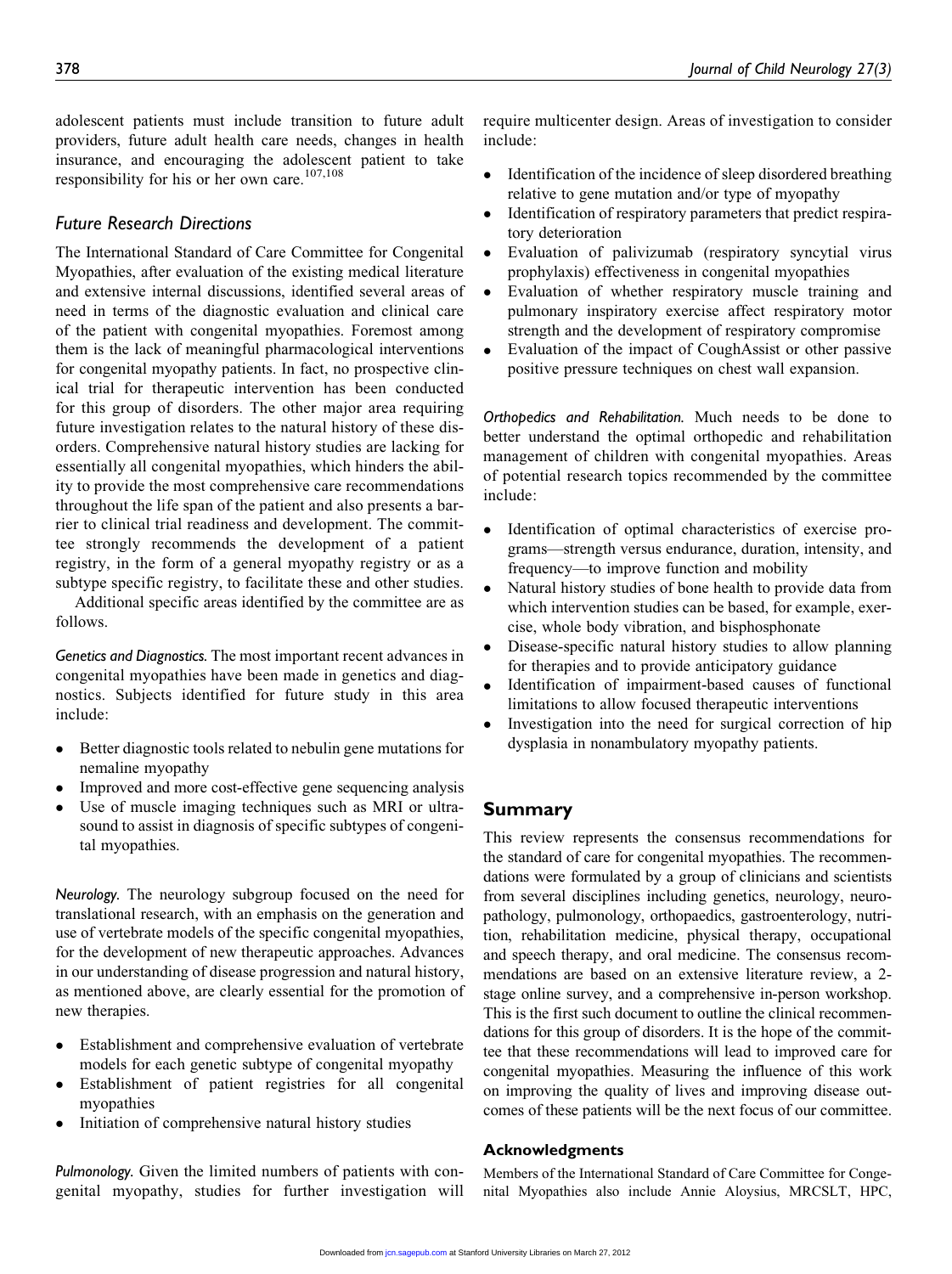London, United Kingdom; Allen Beggs, PhD, Boston, Massachusetts; Valerie Biancalana, MD, PhD, Strasbourg, France; David Birnkrant, MD, Cleveland, Ohio; Kate Bushby, MD, Newcastle, United Kingdom; Ana Ferreiro, MD, PhD, Paris, France; Hans Goebel, MD, Mainz, Germany; Siegfried Labeit, MD, Mannheim, Germany; David Little, FRACS, PhD, Westmead, Australia; James Kemp, MD, St. Louis, Missouri; Dennis Matthews, MD, Aurora, Colorado; Francesco Muntoni, MD, PhD, London, United Kingdom; Carmen Navarro, MD, PhD, Vigo, Spain; Howard Panitch, MD, Philadelphia, Pennsylvania; Katarina Pelin, PhD, Helsinki, Finland; Susana Quijano-Roy, MD, PhD, Garches, France; Maria Teresa Santiago, MD, Schneider Children's Hospital, Great Neck, New York; Anita Simonds, MD, London, United Kingdom; Helga Cristina Almeida da Silva, MD, PhD, Sao Paulo, Brazil; Lawrence Rinsky, MD, Stanford, California; Norma Romero, MD, PhD, Paris, France; Peter Schochet, MD, Plano, Texas; Carina Wallgren-Pettersson, MD, PhD, Helsinki, Finland and Colin Wallis, MD, London, United Kingdom.

#### Authors' Contributions

All authors were members of the International Committee for Standard of Care for Congenital Myopathies who also attended the International Conference on Standard of Care for Congenital Myopathies on May 27 to 29, 2010, at Stanford University. Dr Ching Wang, chairman of the committee, led the project and was the corresponding author for this article. Drs Dowling, North, Schroth, Sejersen, and Shapiro were leaders of the working groups who also composed the sections on the perspective care areas for this manuscript. Mr Bellini was the clinical coordinator of the project. Dr Weiss and Mr Guillet drafted the last section of this manuscript. The rest of the authors are listed in alphabetical order.

#### Declaration of Conflicting Interests

The authors declared no potential conflicts of interest with respect to the research, authorship, and/or publication of this article.

#### Funding

The authors disclosed receipt of the following financial support for the research, authorship and/or publication of this article: This project is supported by grants from A Foundation Building Strength (www.buildingstrength.org) and TREAT-NMD (www.treat-nmd.edu).

#### Ethical Approval

This project was approved by Stanford University Institution Review Board.

#### References

- 1. Jungbluth H. Multi-minicore disease. Orphanet J Rare Dis. 2007; 2:31.
- 2. Kinali M, Beeson D, Pitt MC, et al. Congenital myasthenic syndromes in childhood: diagnostic and management challenges. J Neuroimmunol. 2008;201-202:6-12.
- 3. Feasson L, Camdessanche JP, El Mandhi L, Calmels P, Millet GY. Fatigue and neuromuscular diseases. Ann Readapt Med Phys. 2006;49(6):289-300, 375-284.
- 4. Abresch RT, Carter GT, Jensen MP, Kilmer DD. Assessment of pain and health-related quality of life in slowly progressive neuromuscular disease. Am J Hosp Palliat Care. 2002;19(1):39-48.
- 5. Engel JM, Kartin D, Carter GT, Jensen MP, Jaffe KM. Pain in youths with neuromuscular disease. Am J Hosp Palliat Care. 2009;26(5):405-412.
- 6. Bushby KM, Pollitt C, Johnson MA, Rogers MT, Chinnery PF. Muscle pain as a prominent feature of facioscapulohumeral muscular dystrophy (FSHD): four illustrative case reports. Neuromuscul Disord. 1998;8(8):574-579.
- 7. Sobreira C, Marques W Jr, Barreira AA. Myalgia as the revealing symptom of multicore disease and fibre type disproportion myopathy. J Neurol Neurosurg Psychiatry. 2003;74(9): 1317-1319.
- 8. Ginanneschi F, Mondelli M, Malandrini A, Gambelli S, Dotti MT, Federico A. Nemaline myopathy: description of an adult onset case. J Submicrosc Cytol Pathol. 2002;34(1):105-108.
- 9. Jungbluth H, Wallgren-Pettersson C, Laporte J. Centronuclear (myotubular) myopathy. Orphanet J Rare Dis. 2008;3:26.
- 10. Jungbluth H, Zhou H, Hartley L, et al. Minicore myopathy with ophthalmoplegia caused by mutations in the ryanodine receptor type 1 gene. Neurology. 2005;65(12):1930-1935.
- 11. Ryan MM, Schnell C, Strickland CD, et al. Nemaline myopathy: a clinical study of 143 cases. Ann Neurol. 2001;50(3):312-320.
- 12. Wong VA, Beckingsale PS, Oley CA, Sullivan TJ. Management of myogenic ptosis. Ophthalmology. 2002;109(5):1023-1031.
- 13. Heckmatt JZ, Sewry CA, Hodes D, Dubowitz V. Congenital centronuclear (myotubular) myopathy: a clinical, pathological and genetic study in eight children. Brain. 1985;108 (pt 4):941-964.
- 14. Barth PG, Van Wijngaarden GK, Bethlem J. X-linked myotubular myopathy with fatal neonatal asphyxia. Neurology. 1975;25(6): 531-536.
- 15. McCrea HJ, Kretz C, Laporte J, Ment LR. Dementia in a child with myotubular myopathy. Pediatr Neurol. 2009;40(6):483-485.
- 16. Echaniz-Laguna A, Nicot AS, Carre S, et al. Subtle central and peripheral nervous system abnormalities in a family with centronuclear myopathy and a novel dynamin 2 gene mutation. Neuromuscul Disord. 2007;17(11-12):955-959.
- 17. D'Amico A, Graziano C, Pacileo G, et al. Fatal hypertrophic cardiomyopathy and nemaline myopathy associated with ACTA1 K336E mutation. Neuromuscul Disord. 2006;16(9-10):548-552.
- 18. Willemsen MA, van Oort AM, ter Laak HJ, Sengers RC, Gabreels FJ. Multicore myopathy with restrictive cardiomyopathy. Acta Paediatr. 1997;86(11):1271-1274.
- 19. Ohkubo M, Ino T, Shimazaki S, Yabuto K, Okada R, Sato T. Multicore myopathy associated with multiple pterygium syndrome and hypertrophic cardiomyopathy. Pediatr Cardiol. 1996;17(1):53-56.
- 20. Bertini E, Bosman C, Bevilacqua M, et al. Cardiomyopathy and multicore myopathy with accumulation of intermediate filaments. Eur J Pediatr. 1990;149(12):856-858.
- 21. Magliocco AM, Mitchell LB, Brownell AK, Lester WM. Dilated cardiomyopathy in multicore myopathy. Am J Cardiol. 1989; 63(1):150-151.
- 22. Shuaib A, Martin JM, Mitchell LB, Brownell AK. Multicore myopathy: not always a benign entity. Can J Neurol Sci. 1988;15(1): 10-14.
- 23. Banwell BL, Becker LE, Jay V, Taylor GP, Vajsar J. Cardiac manifestations of congenital fiber-type disproportion myopathy. J Child Neurol. 1999;14(2):83-87.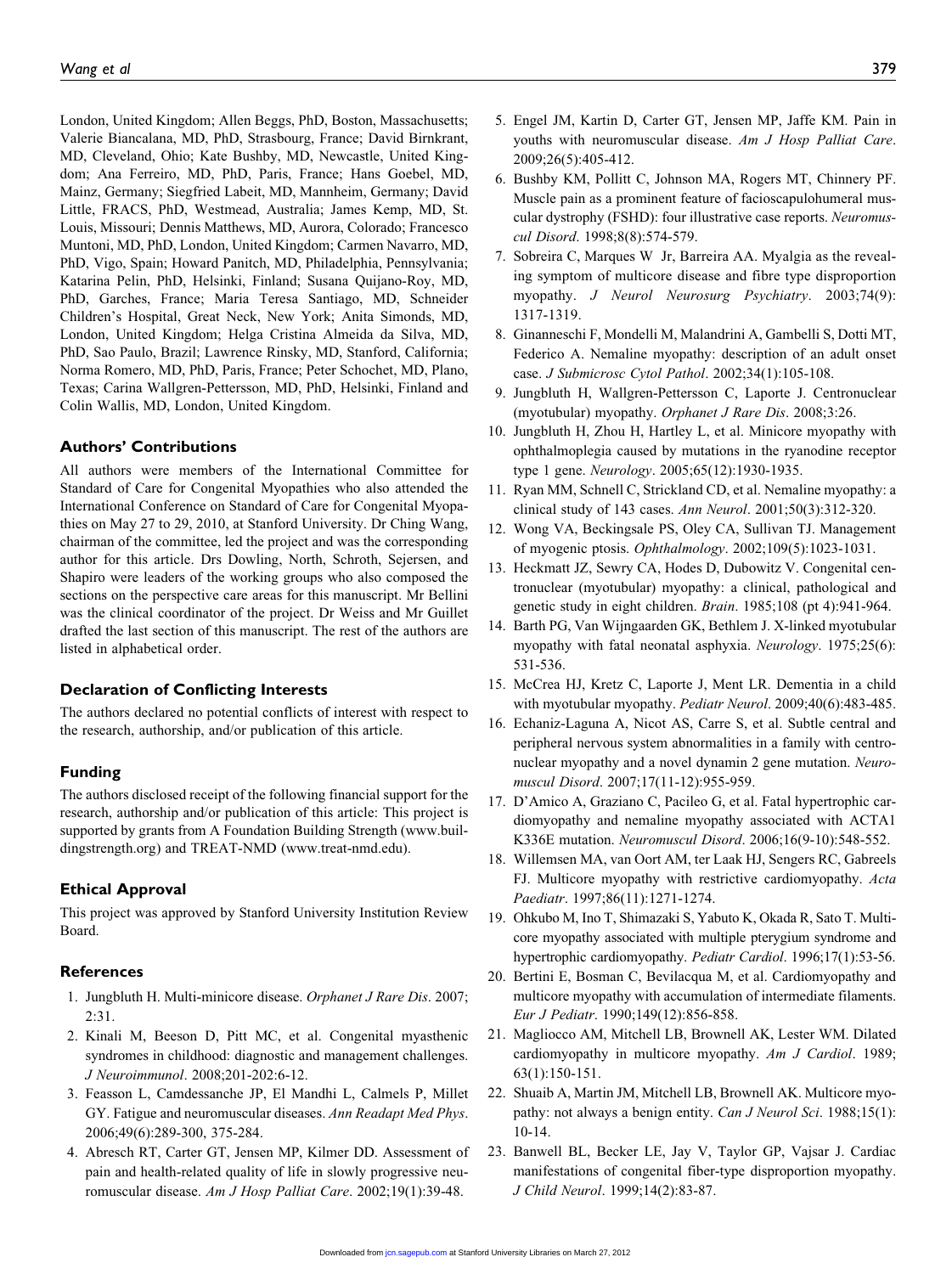- 24. Jungbluth H, Sewry C, Brown SC, et al. Minicore myopathy in children: a clinical and histopathological study of 19 cases. Neuromuscul Disord. 2000;10(4-5):264-273.
- 25. Ferreiro A, Estournet B, Chateau D, et al. Multi-minicore disease—searching for boundaries: phenotype analysis of 38 cases. Ann Neurol. 2000;48(5):745-757.
- 26. Eskandar OS, Eckford SD. Pregnancy in a patient with nemaline myopathy. Obstet Gynecol. 2007;109(2 pt 2):501-504.
- 27. Rudnik-Schoneborn S, Glauner B, Rohrig D, Zerres K. Obstetric aspects in women with facioscapulohumeral muscular dystrophy, limb-girdle muscular dystrophy, and congenital myopathies. Arch Neurol. 1997;54(7):888-894.
- 28. Wallgren-Pettersson C, Hiilesmaa VK, Paatero H. Pregnancy and delivery in congenital nemaline myopathy. Acta Obstet Gynecol Scand. 1995;74(8):659-661.
- 29. Wilmshurst JM, Lillis S, Zhou H, et al. RYR1 mutations are a common cause of congenital myopathies with central nuclei. Ann Neurol. 2010;68(5):717-726.
- 30. Bitoun M, Bevilacqua JA, Prudhon B, et al. Dynamin 2 mutations cause sporadic centronuclear myopathy with neonatal onset. Ann Neurol. 2007;62(6):666-670.
- 31. Susman RD, Quijano-Roy S, Yang N, et al. Expanding the clinical, pathological and MRI phenotype of DNM2-related centronuclear myopathy. Neuromuscul Disord. 2010;20(4): 229-237.
- 32. McEntagart M, Parsons G, Buj-Bello A, et al. Genotypephenotype correlations in X-linked myotubular myopathy. Neuromuscul Disord. 2002;12(10):939-946.
- 33. Sparrow JC, Nowak KJ, Durling HJ, et al. Muscle disease caused by mutations in the skeletal muscle alpha-actin gene (ACTA1). Neuromuscul Disord. 2003;13(7-8):519-531.
- 34. Jungbluth H, Muller CR, Halliger-Keller B, et al. Autosomal recessive inheritance of RYR1 mutations in a congenital myopathy with cores. Neurology. 2002;59(2):284-287.
- 35. Nicot AS, Toussaint A, Tosch V, et al. Mutations in amphiphysin 2 (BIN1) disrupt interaction with dynamin 2 and cause autosomal recessive centronuclear myopathy. Nat Genet. 2007;39(9): 1134-1139.
- 36. Schara U, Kress W, Bonnemann CG, et al. The phenotype and long-term follow-up in 11 patients with juvenile selenoprotein N1-related myopathy. Eur J Paediatr Neurol. 2008;12(3): 224-230.
- 37. Ferreiro A, Quijano-Roy S, Pichereau C, et al. Mutations of the selenoprotein N gene, which is implicated in rigid spine muscular dystrophy, cause the classical phenotype of multiminicore disease: reassessing the nosology of early-onset myopathies. Am J Hum Genet. 2002;71(4):739-749.
- 38. Jungbluth H, Sewry CA, Brown SC, et al. Mild phenotype of nemaline myopathy with sleep hypoventilation due to a mutation in the skeletal muscle alpha-actin (ACTA1) gene. Neuromuscul Disord. 2001;11(1):35-40.
- 39. Waddell LB, Kreissl M, Kornberg A, et al. Evidence for a dominant negative disease mechanism in cap myopathy due to TPM3. Neuromuscul Disord. 2010;20(7):464-466.
- 40. Kiphuth IC, Krause S, Huttner HB, Dekomien G, Struffert T, Schroder R. Autosomal dominant nemaline myopathy caused by

a novel alpha-tropomyosin 3 mutation. J Neurol. 2010;257(4): 658-660.

- 41. Jeub M, Bitoun M, Guicheney P, et al. Dynamin 2-related centronuclear myopathy: clinical, histological and genetic aspects of further patients and review of the literature. Clin Neuropathol. Nov-2008;27(6):430-438.
- 42. Jungbluth H. Central core disease. Orphanet J Rare Dis. 2007; 2:25.
- 43. Quinlivan RM, Muller CR, Davis M, et al. Central core disease: clinical, pathological, and genetic features. Arch Dis Child. 2003;88(12):1051-1055.
- 44. Gamble JG, Rinsky LA, Lee JH. Orthopaedic aspects of central core disease. J Bone Joint Surg Am. 1988;70(7):1061-1066.
- 45. Laing NG, Wallgren-Pettersson C. 161st ENMC International Workshop on nemaline myopathy and related disorders, Newcastle upon Tyne, 2008. Neuromuscul Disord. 2009;19(4): 300-305.
- 46. Rosenberg H, Davis M, James D, Pollock N, Stowell K. Malignant hyperthermia. Orphanet J Rare Dis. 2007;2:21.
- 47. Dowling JJ, Lillis S, Amburgey K, et al. King-Denborough syndrome with and without mutations in the skeletal muscle ryanodine receptor (RYR1) gene. Neuromuscul Disord. 2011;21(6): 420-427.
- 48. Stamm DS, Aylsworth AS, Stajich JM, et al. Native American myopathy: congenital myopathy with cleft palate, skeletal anomalies, and susceptibility to malignant hyperthermia. Am J Med Genet A. 2008;146A(14):1832-1841.
- 49. Carpenter D, Robinson RL, Quinnell RJ, et al. Genetic variation in RYR1 and malignant hyperthermia phenotypes. Br J Anaesth. 2009;103(4):538-548.
- 50. Herman GE, Kopacz K, Zhao W, Mills PL, Metzenberg A, Das S. Characterization of mutations in fifty North American patients with X-linked myotubular myopathy. Hum Mutat. 2002;19(2): 114-121.
- 51. Herman GE, Finegold M, Zhao W, de Gouyon B, Metzenberg A. Medical complications in long-term survivors with X-linked myotubular myopathy. J Pediatr. 1999;134(2):206-214.
- 52. Clarke NF, Kolski H, Dye DE, et al. Mutations in TPM3 are a common cause of congenital fiber type disproportion. Ann Neurol. 2008;63(3):329-337.
- 53. Chahin N, Selcen D, Engel AG. Sporadic late onset nemaline myopathy. Neurology. 2005;65(8):1158-1164.
- 54. Milone M, Katz A, Amato AA, et al. Sporadic late onset nemaline myopathy responsive to IVIg and immunotherapy. Muscle Nerve. 2010;41(2):272-276.
- 55. Novy J, Rosselet A, Spertini O, Lobrinus JA, Pabst T, Kuntzer T. Chemotherapy is successful in sporadic late onset nemaline myopathy (SLONM) with monoclonal gammopathy. Muscle Nerve. 2010;41(2):286-287.
- 56. Voermans NC, Minnema M, Lammens M, et al. Sporadic lateonset nemaline myopathy effectively treated by melphalan and stem cell transplant. Neurology. 12 2008;71(7):532-534.
- 57. Wallgren-Pettersson C. Nemaline and myotubular myopathies. Semin Pediatr Neurol. 2002;9(2):132-144.
- 58. Sewry CA. Pathological defects in congenital myopathies. J Muscle Res Cell Motil. 2008;29(6-8):231-238.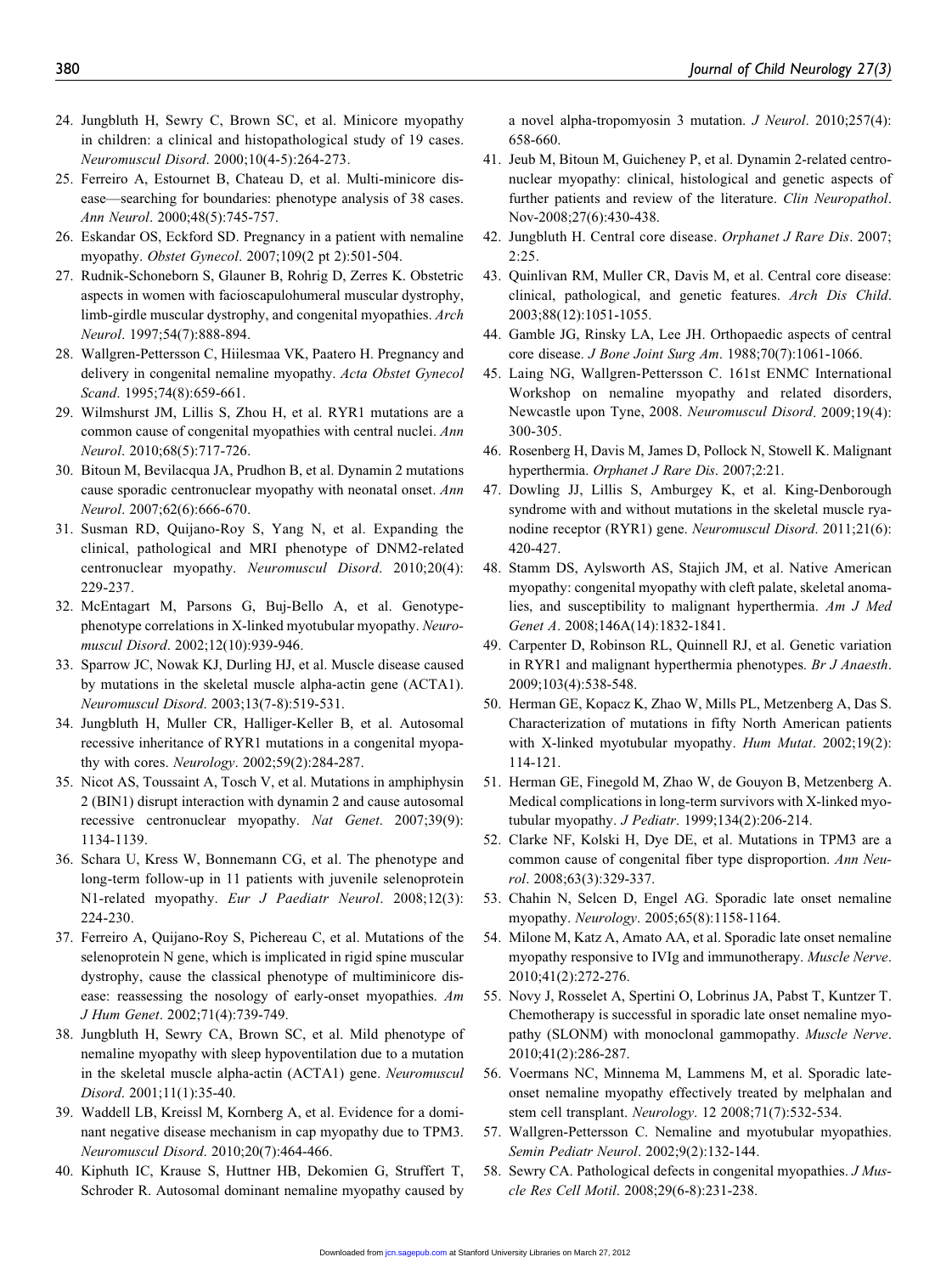- 59. North K. What's new in congenital myopathies? Neuromuscul Disord. 2008;18(6):433-442.
- 60. Kudou M, Kobayashi Y, Yamashita K, Kita H, Yasuba H, Hamada K. [Two cases of nemaline myopathy diagnosed after episodes of respiratory failure]. Nihon Kokyuki Gakkai Zasshi. 2006;44(6):474-478.
- 61. Khan Y, Heckmatt JZ, Dubowitz V. Sleep studies and supportive ventilatory treatment in patients with congenital muscle disorders. Arch Dis Child. 1996;74(3):195-200.
- 62. Rowe PW, Eagle M, Pollitt C, Bullock RE, Bushby KM. Multicore myopathy: respiratory failure and paraspinal muscle contractures are important complications. Dev Med Child Neurol. 2000; 42(5):340-343.
- 63. Akiyama C, Nonaka I. A follow-up study of congenital nonprogressive myopathies. Brain Dev. 1996;18(5):404-408.
- 64. Cook BJ, Berkowitz RG. Tracheostomy in children with nemaline core myopathy. Int J Pediatr Otorhinolaryngol. 2005;69(2):263-266.
- 65. Danhaive O, Lozzi S, D'Amico A, et al. Neonatal-onset nemaline myopathy mimicking congenital diaphragmatic hernia. J Pediatr Surg. 2007;42(7): E19-E22.
- 66. Sasaki M, Takeda M, Kobayashi K, Nonaka I. Respiratory failure in nemaline myopathy. Pediatr Neurol. 1997;16(4):344-346.
- 67. Schweitzer C, Danet V, Polu E, Marchal F, Monin P. Nemaline myopathy and early respiratory failure. Eur J Pediatr. 2003; 162(3):216-217.
- 68. Wallgren-Pettersson C, Bushby K, Mellies U, Simonds A. 117th ENMC workshop: ventilatory support in congenital neuromuscular disorders— congenital myopathies, congenital muscular dystrophies, congenital myotonic dystrophy and SMA (II) 4-6 April 2003, Naarden, The Netherlands. Neuromuscul Disord. 2004; 14(1):56-69.
- 69. Simonds AK. Recent advances in respiratory care for neuromuscular disease. Chest. 2006;130(6):1879-1886.
- 70. Bach JR. Mechanical insufflation-exsufflation. Comparison of peak expiratory flows with manually assisted and unassisted coughing techniques. Chest. 1993;104(5):1553-1562.
- 71. Shneerson JM, Simonds AK. Noninvasive ventilation for chest wall and neuromuscular disorders. Eur Respir J. 2002;20(2):480-487.
- 72. Ward S, Chatwin M, Heather S, Simonds AK. Randomised controlled trial of non-invasive ventilation (NIV) for nocturnal hypoventilation in neuromuscular and chest wall disease patients with daytime normocapnia. Thorax. 2005;60(12):1019-1024.
- 73. Young HK, Lowe A, Fitzgerald DA, et al. Outcome of noninvasive ventilation in children with neuromuscular disease. Neurol $ogy. 2007;68(3):198-201.$
- 74. Arens R, Muzumdar H. Sleep, sleep disordered breathing, and nocturnal hypoventilation in children with neuromuscular diseases. Paediatr Respir Rev. 2010;11(1):24-30.
- 75. Linderholm H, Lindgren U. Prediction of spirometric values in patients with scoliosis. Acta Orthop Scand. 1978;49(5):469-474.
- 76. Wang CH, Finkel RS, Bertini ES, et al. Consensus statement for standard of care in spinal muscular atrophy. J Child Neurol. 2007; 22(8):1027-1049.
- 77. Finder JD, Birnkrant D, Carl J, et al. Respiratory care of the patient with Duchenne muscular dystrophy: ATS consensus statement. Am J Respir Crit Care Med. 2004;170(4):456-465.
- 78. Wang CH, Bonnemann CG, Rutkowski A, et al. Consensus statement on standard of care for congenital muscular dystrophies. J Child Neurol. 2010;25(12):1559-1581.
- 79. Birnkrant DJ, Panitch HB, Benditt JO, et al. American College of Chest Physicians consensus statement on the respiratory and related management of patients with Duchenne muscular dystrophy undergoing anesthesia or sedation. Chest. 2007;132(6): 1977-1986.
- 80. Sanoudou D, Beggs AH. Clinical and genetic heterogeneity in nemaline myopathy—a disease of skeletal muscle thin filaments. Trends Mol Med. 2001;7(8):362-368.
- 81. Shuaib A, Paasuke RT, Brownell KW. Central core disease. Clinical features in 13 patients. Medicine (Baltimore). 1987;66(5): 389-396.
- 82. Rueffert H, Olthoff D, Deutrich C, Schober R, Froster UG. A new mutation in the skeletal ryanodine receptor gene (RYR1) is potentially causative of malignant hyperthermia, central core disease, and severe skeletal malformation. Am J Med Genet A. 2004; 124A(3):248-254.
- 83. Wu S, Ibarra MC, Malicdan MC, et al. Central core disease is due to RYR1 mutations in more than 90% of patients. Brain. 2006; 129(pt 6):1470-1480.
- 84. Pierson CR, Tomczak K, Agrawal P, Moghadaszadeh B, Beggs AH. X-linked myotubular and centronuclear myopathies. *J Neu*ropathol Exp Neurol. 2005;64(7):555-564.
- 85. Akbarnia BA. Management themes in early onset scoliosis. J Bone Joint Surg Am. 2007;89(suppl 1):42-54.
- 86. Duval-Beaupere G, Poiffaut A, Bouvier CL, Garibal JC, Assicot J. [Molded plexidur corrective corsets in the treatment of paralytic scolioses: evaluation after 7 years usage]. Acta Orthop Belg. 1975;41(6):652-659.
- 87. Morillon S, Thumerelle C, Cuisset JM, Santos C, Matran R, Deschildre A. [Effect of thoracic bracing on lung function in children with neuromuscular disease]. Ann Readapt Med Phys. 2007; 50(8):645-650.
- 88. Bess S, Akbarnia BA, Thompson GH, et al. Complications of growing-rod treatment for early-onset scoliosis: analysis of one hundred and forty patients. *J Bone Joint Surg Am.* 2010;92(15): 2533-2543.
- 89. Campagna JA, Miller KW, Forman SA. Mechanisms of actions of inhaled anesthetics. N Engl J Med. 2003;348(21):2110-2124.
- 90. Klingler W, Rueffert H, Lehmann-Horn F, Girard T, Hopkins PM. Core myopathies and risk of malignant hyperthermia. Anesth Analg. 2009;109(4):1167-1173.
- 91. Davis PJ, Brandom BW. The association of malignant hyperthermia and unusual disease: when you're hot you're hot or maybe not. Anesth Analg. 2009;109(4):1001-1003.
- 92. Bagnall AA-M A, Manzur A. Feeding and speech difficulties in typical congenital neamline myopathy. Advances in Speech-Language Pathology. 2006;8:7-16.
- 93. Miller F, Koreska J. Height measurement of patients with neuromuscular disease and contractures. Dev Med Child Neurol. 1992; 34(1):55-60.
- 94. Newman LA, Keckley C, Petersen MC, Hamner A. Swallowing function and medical diagnoses in infants suspected of dysphagia. Pediatrics. 2001;108(6): E106.